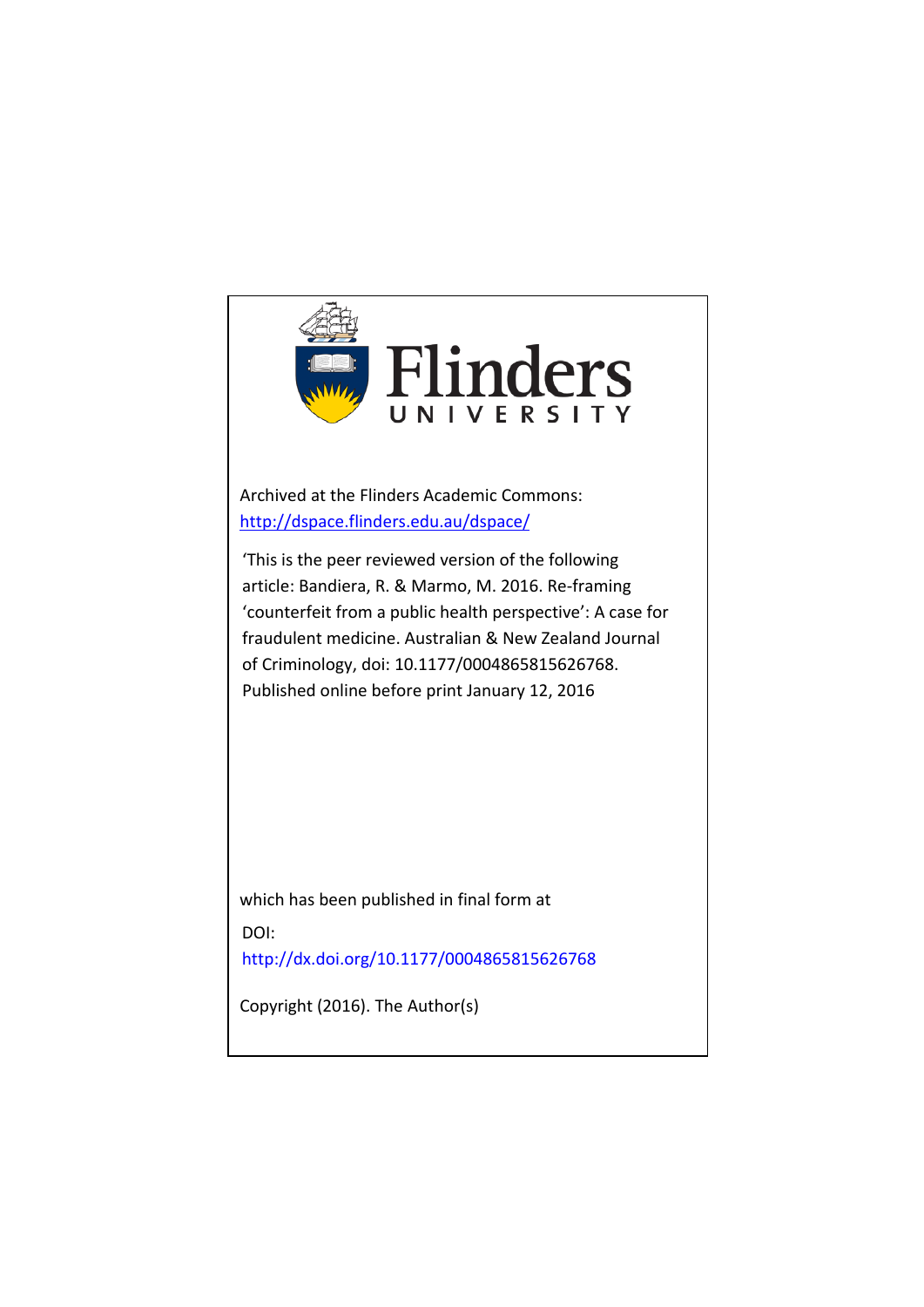# Re-framing "counterfeit from a public health perspective": A case for fraudulent medicine

**Rhiannon Bandiera<sup>1</sup>** Flinders University, South Australia

**Marinella Marmo**  Flinders University, South Australia

## **Abstract**

"Black market" counterfeiters operating outside of authorised industry are often framed as the perpetrators of dangerous and defective medicines within legal pharmaceutical markets. However the assumption that all medicines which deliberately violate regulatory standards and quality specifications have black market origins is ill conceived, as poor medicine quality can occur regardless of who the manufacturer of the medicine may be. This paper proposes a reframing of all pharmaceutical products which intentionally, or negligently, fail to comply with regulatory standards and which are then fraudulently depicted as being *of* standard, from "counterfeit" to "fraudulent medicines". This proposal is reinforced with examples from Australian law, where Australian pharmaceutical companies, who deliberately violated regulatory standards and produced defective and dangerous medicines, have been prosecuted using legislation designed to capture poor-quality, counterfeit drugs. The paper argues that these corporate crimes should not be framed as "counterfeiting" but as "frauds", thus containing acts of "counterfeiting" to existing intellectual property (IP) law and providing due recognition for all acts which defraud and cause harm to the consumer.

## **Keywords**

Counterfeit medicine, fraudulent medicine, medicine fraud, intellectual property (IP), public interest, IP maximalism.

The final, definitive version of this paper has been published in the Australian and New Zealand Journal of Criminology, first published online on 12 January 2016 as doi:10.1177/0004865815626768, by SAGE Publications Ltd, All rights reserved. © Rhiannon Bandiera.

## **Introduction**

Counterfeit medicines are an increasing health and crime problem in the developing world (Dukes, Braithwaite, & Maloney, 2014). Counterfeits make up approximately 10% of all medicines within legal distribution around the globe; in developing countries, rates are greater than 30% (World Health Organization [WHO], 2012). Some sources report rates as high as 90% in some developing countries, and estimate that deaths as a result of counterfeit medicines are

<sup>1</sup> **Corresponding Author**: Rhiannon Bandiera, Flinders University, Adelaide, 5001, Australia. Email: rhiannon.bandiera@flinders.edu.au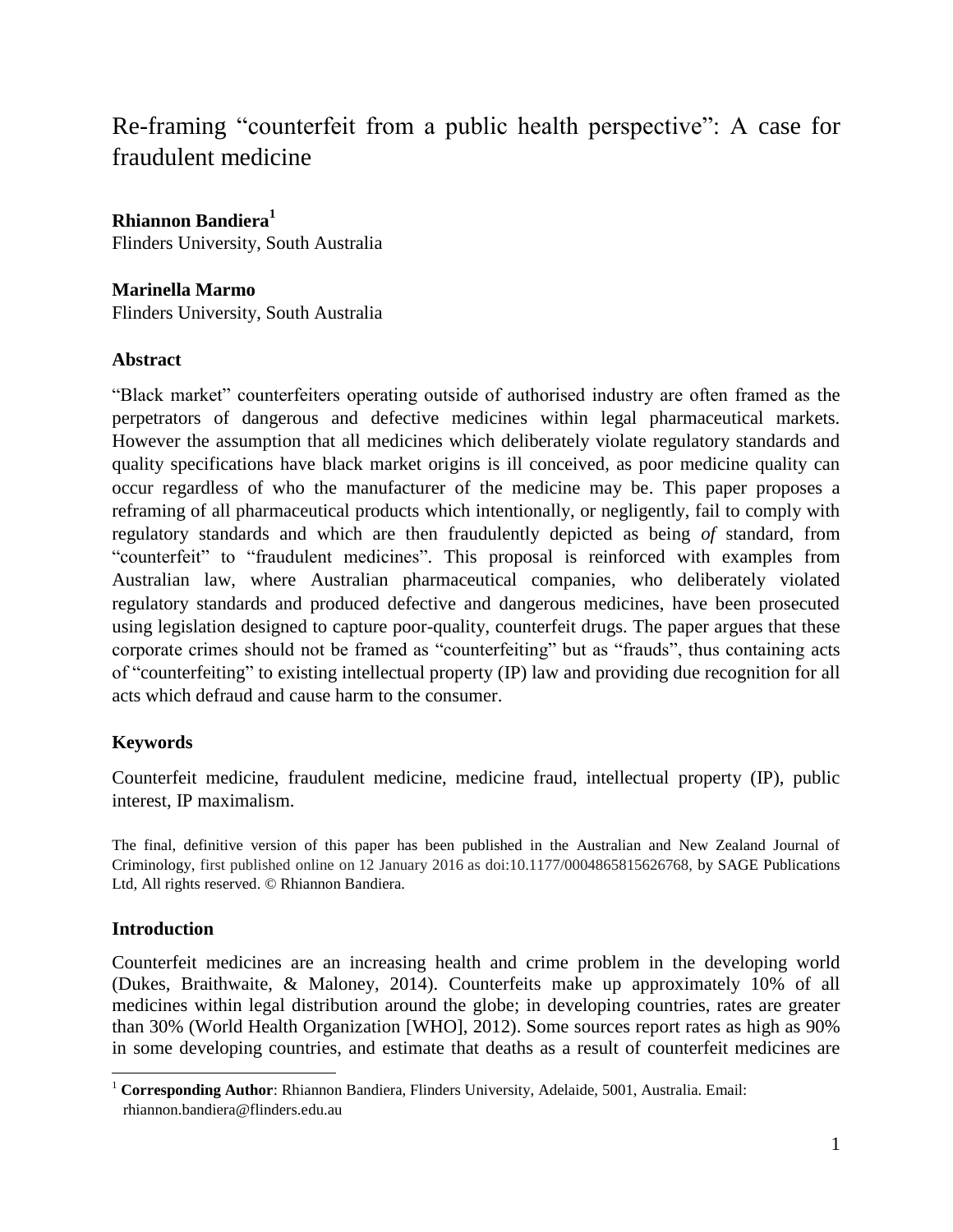likely to be in the hundreds of thousands each year (Pitts, 2006; WHO, 2003). Unsurprisingly, much of the literature in this area has focused on the victimisation of consumers and the negative consequences of consumption (Armengod & Baudenbacher, 2009; Attaran et al., 2012; Bate, Hess, Brush, & Malaria, 2009), and thus criminalises "black market" counterfeiters as *the* culpable "others" and *the* purveyors of dangerous and defective medicine within legal pharmaceutical markets (Bate & Boateng, 2007; Liang, 2006).

Yet the ways in which crime and criminalisation are defined within the literature, and by extension the state, can be fundamentally distorted (Pearce, 1973 & 1976). For instance, many developed countries remain relatively unaffected by the issue of counterfeiting (WHO, 2003 & 2012). We also find that in developed countries, crimes of the pharmaceutical industry have been on the increase (Dukes et al., 2014). And while counterfeit medicines are less of a problem for Australia—counterfeits make up less than one percent of the medicines within Australian legal supplies (WHO, 2012)—Australia has by no means been immune to the issue of poor quality and fraudulent medicines. The many crimes of the Australian pharmaceutical industry over the past decade have been documented in numerous cases (Department of Health and Aging (DoHA), 2003; *R v Comax-Pharma Pty Ltd*, 2008; *R v Pan Pharmaceuticals Pty Ltd*, 2008; *Secretary, Dept of Health and Aging v Prime Nature Prize Pty Ltd (in liq)*, 2010), and scholarly sources (Faunce, Urbas, & Skillen, 2011; Faunce, Urbas, Skillen, & Smith, 2010). In developed countries such as the United States (US), deaths as a result of the frauds and malpractices of the pharmaceutical industry far outweigh those rates recorded for murder and manslaughter combined (Dukes et al., 2014).

We therefore argue that it is ill conceived to assume that the failure to comply with good manufacturing practices and quality specifications is limited to non-authorised manufacturers, and that corporate non-compliance with such standards cannot be a result of 'deliberate causes'—a fact which is 'often ignored or underestimated' within the academic literature (Cauldron et al., 2008, p. 1063). Central to this often overlooked criminological issue is the need to acknowledge that the frauds and malpractices of pharmaceutical companies also leads to a violation of regulatory standards, and the production of poor quality and fraudulent medicines. This paper therefore distances itself from the criminalisation angle embraced by recent literature which frames black market counterfeiters as the culpable 'others'. Instead, this paper focuses on those harms experienced by individual consumers as a result of the malpractices and frauds of the pharmaceutical industry; an issue which has been under discussed, if not neglected by, the academic literature. 2

Tension exists for counterfeit medicines—one of many types of poor quality and fraudulent medicine in circulation—due to a conflict between IP enforcement and public health protection. Unlike other commonly counterfeited items, a counterfeit drug not only infringes upon IP rights, but is also capable of causing physical harm. However in current definitions for counterfeit medicines, the counterfeiting aspects of these offences (the misrepresentation of the goodwill and reputation of the rights holder) are not made distinct from those aspects which also makes

 $2^{2}$  Beyond notable exceptions, including Reiman and Leighton (2009) and Dukes et al. (2014).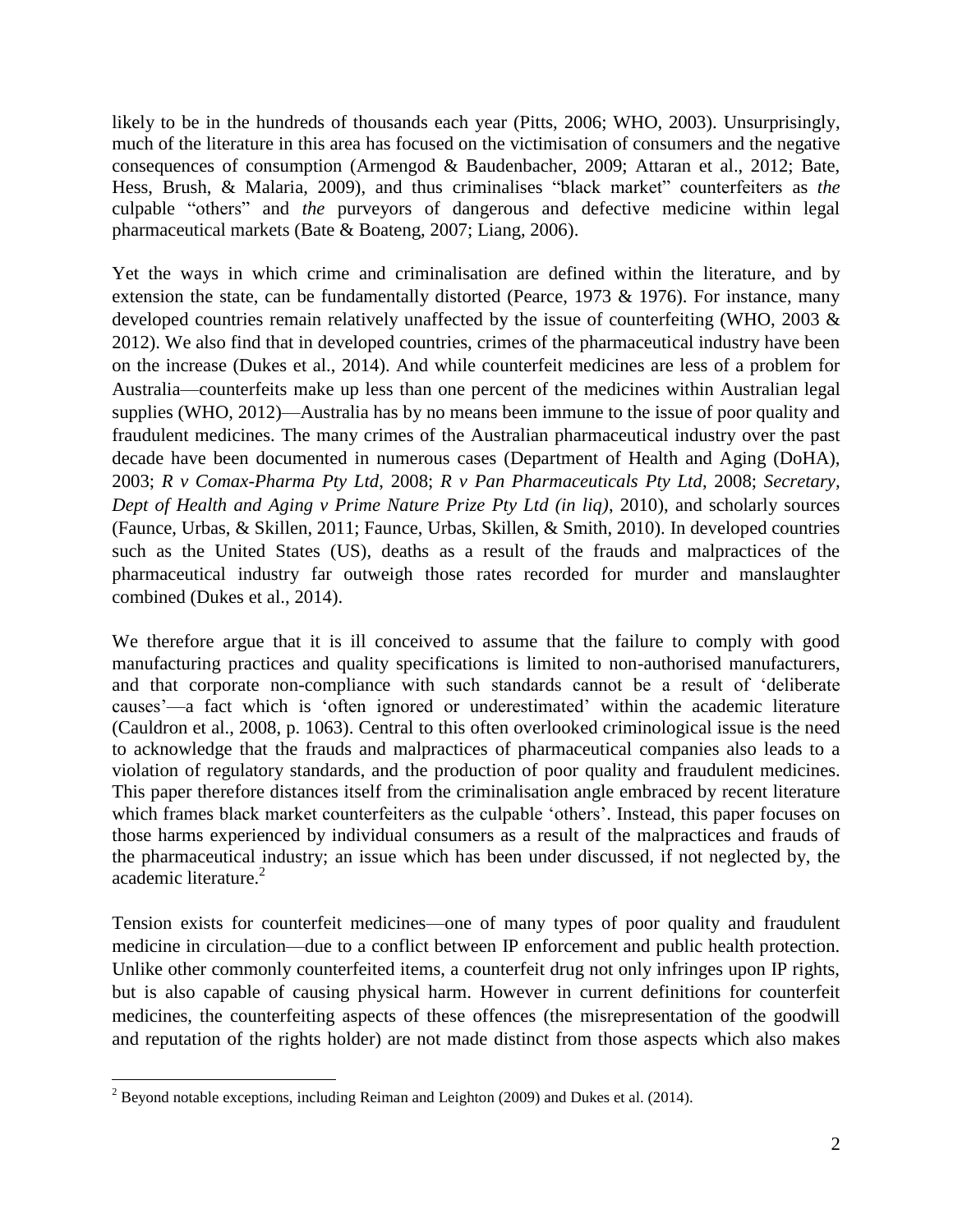these medicines "fraudulent" to the consumer (the deliberate misrepresentation of the good which leads one party to dishonestly "gain" over another). The failure to distinguish between the two interest issues impacted by counterfeiting (private and public) has caused conflict at the international level in developing an exact definition for counterfeit medicines. "Counterfeit" therefore remains a conceptually vague term within both legislation and the academic literature, and many poor quality and fraudulent medicines are often mislabelled as "counterfeit" as a result.

This paper highlights the consequences of this lack of clarity by providing examples from Australian law. These case studies demonstrate instances where legislation designed to capture poor-quality, counterfeit medicines has been used to prosecute Australian pharmaceutical companies for the intentional production of non-compliant and fraudulent medicines. We propose to reconceptualise these drug misrepresentations experienced by consumers as "fraudulent medicine" and "medicine fraud" rather than as counterfeit medicines, so as to frame the harms caused by intentionally (or negligently) non-compliant and fraudulent medicinal products in much clearer terms. Adopting a term like "fraudulent medicine" to categorise *all* medicines which deliberately violate regulatory standards and quality specifications, regardless of the type of manufacturer, would allow acts of counterfeiting (violations of private rights) to be contained to existing IP law and would provide due recognition to those acts which defraud and cause harm to the end-consumer. As a consequence of this reframing, victims would have much clearer and tested protection from the state, while also allowing for the punishment of companies—and by extension, black market medicine counterfeiters—beyond the strict limits imposed by current criminal laws. This would also serve the purpose of clarifying the misconceptions the term "counterfeit" has generated within the literature and beyond by centring the responsibility for IP enforcement with pharmaceutical companies.

This paper explores these issues in three parts. Part One re-conceptualises the term counterfeit medicine to make clear the distinction between the private and the public interest issues impacted by the offence. Part Two examines the ways in which counterfeit medicines are currently defined within the international space and in particular, how a lack of consensus in defining the issue at the international level has given rise to the conceptual problems inherent to most present day definitions. This section begins by evaluating the definition developed by the World Health Organization in 1992, and the difficulties WHO has since faced in attempting to frame drug counterfeiting as a public health-only issue. Part Three will in turn examine how counterfeit medicines are defined within Australian law and under the *Therapeutic Goods Act 1989* (Cth). Selected case studies, which include Curacel International, Pan Pharmaceuticals, Comax-Pharma, and Prime Nature Prize, are provided to demonstrate the net-widening effect of the current definition and thus, its ability to misconstrue true rates of criminal counterfeiting *and* corporate crime in the Australian pharmaceutical industry.

#### **Part one: A conceptual breakdown of the offence of counterfeiting within the IP context**

It is important to emphasise here that '[e]xact definitions in this field are of crucial importance', as previous attempts by the research-based pharmaceutical industry to curb the trade of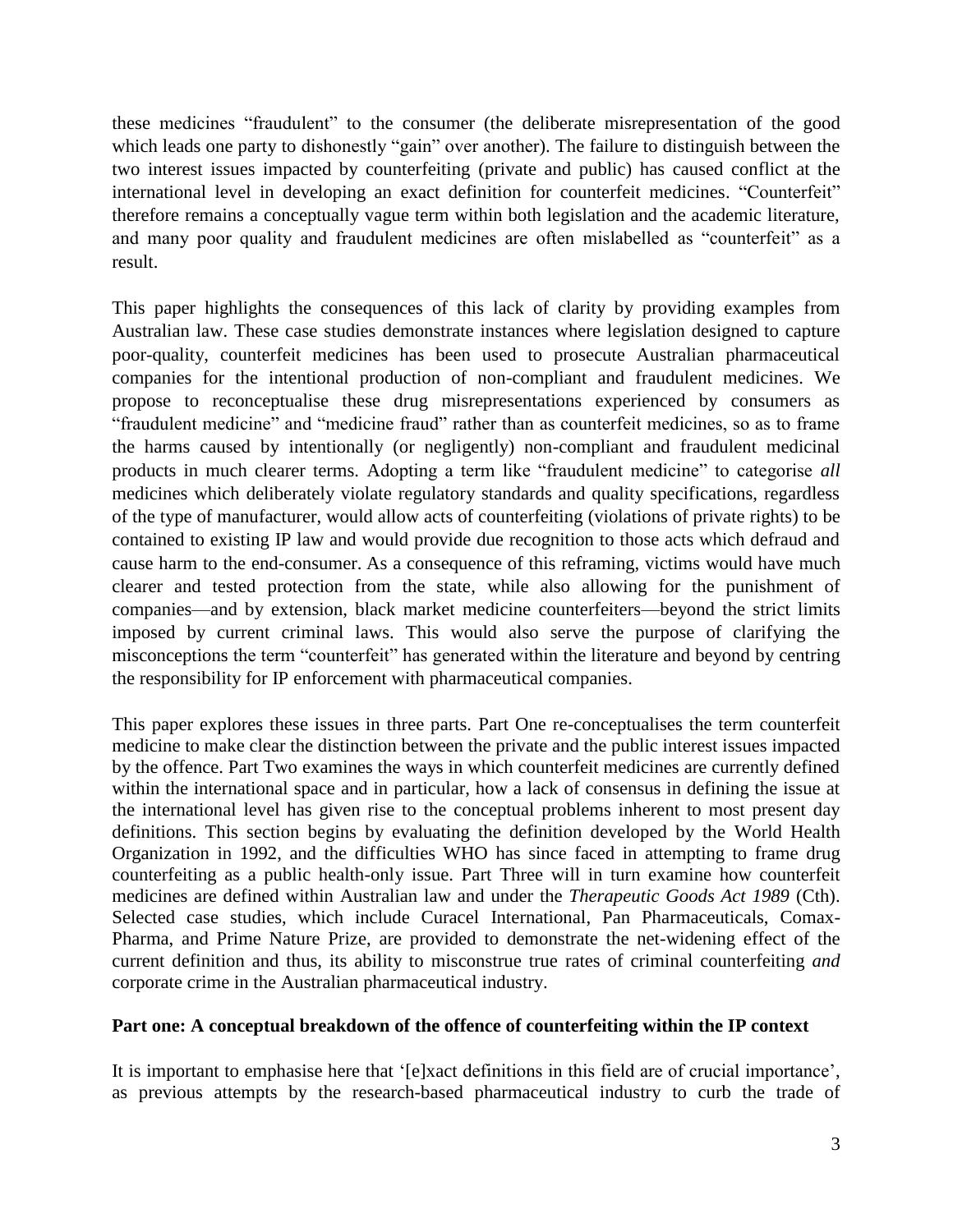counterfeit medicines, while often well intentioned, are at times 'too closely linked to its more controversial efforts to counter the trade in genuine generic drugs' (Dukes et al., 2014, p. 202). It is these conflicts surrounding IP enforcement which have undermined the ability of the international community to reach a consensus on a precise definition for counterfeit medicines (Dukes et al., 2014).

Traditionally, international law has recognised counterfeiting as the unauthorised use and misuse of a trademark or trade name,<sup>3</sup> a patent violation, or as an act of "passing off"<sup>4</sup> when grounds for trademark infringement cannot be established. Legal action against trademark violators intends to resolve any private disadvantage (the misrepresentation or damage of the goodwill of the trader) and not the public deception and physical harms experienced by the consumer as a result of a false and misleading representation. This is because:

[t]he logic behind criminal sanctions for wilful and commercial counterfeiting ... derives from analogy with theft of physical property. It is not in any way related to the harm that might be caused by consuming such goods, or concerns about the quality of such goods (Clift, 2010, p. 7).

Addressing the conceptual legal problems surrounding the framing of counterfeit medicines will allow us to distinguish between the two different interest issues directly impacted by medicinal counterfeiting, the private rights of companies and the greater public-health interest. In failing to distinguish between these two interest issues, pharmaceutical companies are often framed as the collective victims due to the significant amounts of revenue loss experienced as a result of the IP infringement (Bird, 2007-2008). This view is reflected in the academic literature; many authors note the financial burdens (Moken, 2003; Noon, 2009), as well as the impacts on brand names which come to be associated with ineffective counterfeit medical products (Chakraborty, Allred, & Bristol, 1996; Gilbert, Walley, & New, 2000; Moken, 2003). Paradoxically, the blame for the counterfeit market's success largely falls on consumers—those individuals who continue to purchase the wrong products from the wrong people, particularly internet pharmacies, and therefore feed the market's growth (Bird, 2007-2008; Mackenzie, 2010). Law enforcers are also regularly considered at fault for the poor regulation and inconsistent policing of the issue at both the national and international levels (Mackenzie, 2010).

However, not all costs associated with business activity are borne by the corporation, and ultimately such costs are assumed by society—what the literature refers to as "negative externalities" (Mackenzie, 2010; Tombs & Whyte, 2015). IP enforcement is one such externality; counterfeiting and piracy offences are often portrayed by companies as forms of crime rather than a direct outcome of market production, and corporate merchandising and branding activities (Mackenzie 2010). The framing of counterfeits as criminal, rather than a

<sup>&</sup>lt;sup>3</sup> Defined here as 'any goods, including packaging, bearing without authorization a trademark which is identical to the trademark validly registered in respect of such goods, or which cannot be distinguished in its essential aspects from such a trademark, and which thereby infringes the rights of the owner of the trademark in question under the law of the country of importation' (*TRIPS Agreement 1994*, s. 14.a.).

<sup>&</sup>lt;sup>4</sup> Passing off concerns 'the misrepresentations made by one trader which damage the goodwill of another' (Wadlow, 1990, p. 10). In the extension of the tort, "passing off" can also involve misrepresentations by the defendant of the quality of the plaintiffs goods (Davis, 2007).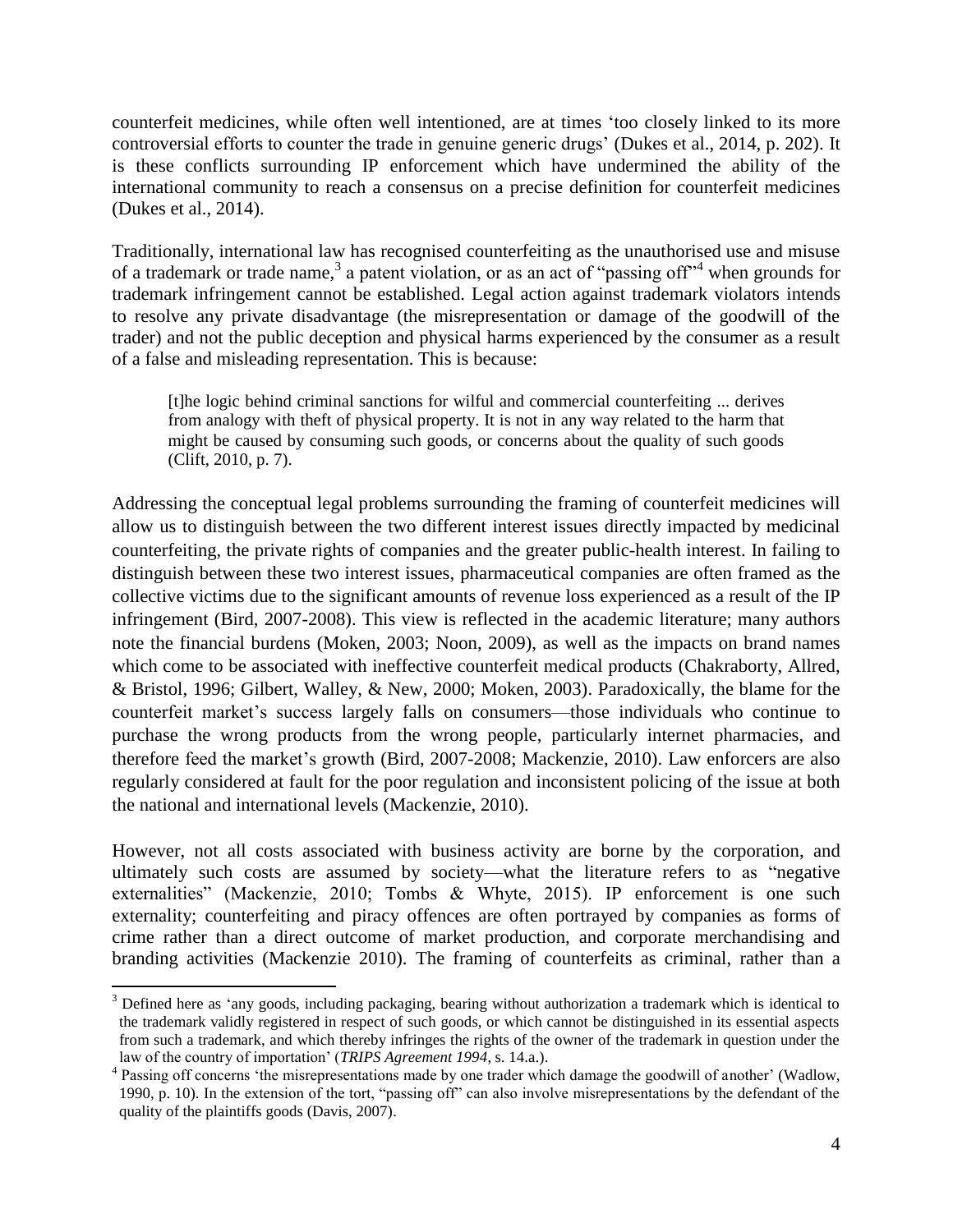predictable consequence of capitalist markets, has permitted the responsibility of enforcement to be deflected onto law enforcement agencies (to expend the costs and resources to enforce the law), and any potential risks and harms to be socialised onto consumers. According to Mackenzie (2010), industry should therefore take ownership of its negative externalities alongside any positive externalities. To some extent, pharmaceutical companies and manufacturers are liable for any injuries caused by counterfeit medicines should they fail to employ the appropriate safeguards for their products (for example, by way of widely available "track and trace" technologies) (Feldman Aleong, 2007). The onus should therefore be on pharmaceutical companies to employ the appropriate mechanisms to safeguard their products from counterfeiting. Companies which fail to accommodate for the costs associated with IP protection and enforcement, not only must accept the potential consequences this poses to their own products, but also the given level of risk this creates to the public. *Re-conceptualising the offence of medicine counterfeiting*

Research has consistently demonstrated that the vast majority of medicines found to infringe upon IP rights either contain lesser amounts of the active ingredient or no active ingredient at all when compared to the genuine product (Almuzaini, Sammons, & Choonara, 2013; Bate, Zhe Jin, & Mathur, 2012). There have also been numerous findings of counterfeit medicine containing contaminants (Polgreen, 2009) and undeclared substitute ingredients (Chaubey, Sangla, Suthaharan, & Tan, 2010), which can put the consumer at significant risk. Despite the idea of a "perfect clone" being theoretically plausible, in reality 'the motivation for counterfeiters is shortterm profits, not reliable products with sustained repeat business', and as a result, '[m]ost illegal drug manufacturers are more inclined to perfect the packaging of their products [rather] than the contents' (Bate, 2012, p. 29).

The lesser told story however, is that pharmaceutical companies may also produce substandard and harmful products in defiance of legal and regulatory regimes. In both cases, the actions of the illegal and legal drug manufacturers clearly amount to "fraud" since medicine quality is not being replicated to the same standard of the genuine product—instead, product quality is intentionally or negligently compromised and then deliberately concealed from the consumer by these manufacturers. Should a "perfect clone" be created by an illegal manufacturer and the product comply with the regulatory requirements for quality, safety and efficacy, we would argue that such goods are "counterfeit" since they only cause harm to the rights holder and not the general public. "Imperfect clones" would therefore be classed as both "fraudulent" and "counterfeit", and should be prosecuted under separate pieces of legislation.

Two different forms of product misrepresentation therefore occur as a result of medicine counterfeiting, each of them having consequences for two very different types of victims.

Firstly, counterfeit medicines involve a misrepresentation of the goodwill and reputation of the rights holder, in this case the pharmaceutical company. These medicines are forgeries, copies and imitations which are presented as the genuine product with the aim of capitalising financially on the goodwill and reputation of the rights holder, for example, by replicating trademarks or trade names, by infringing patents, or by "passing off" the product as the genuine item. These medicines therefore fall within the framework of IP law and "counterfeiting" for the purpose of remedying any private disadvantage within the market.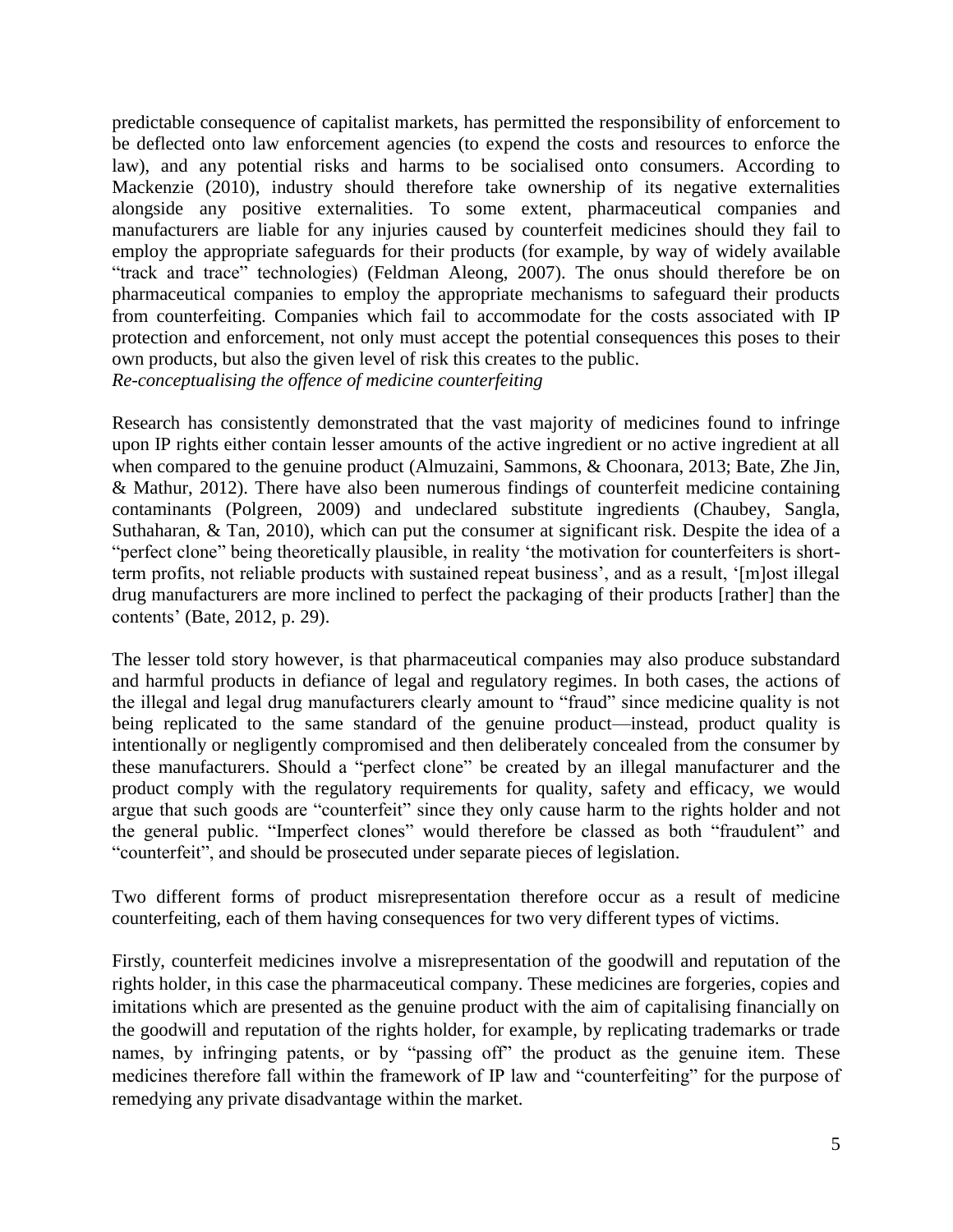Secondly, medicine counterfeiting involves another form of misrepresentation which falls within the much wider category of fraud. These frauds occur as a result of a false representation or a deliberate concealment of material facts regarding the good, which, during the course of a transaction, results in one party dishonestly obtaining a "gain" over another. Here, the party in direct receipt of the goods, the end-consumer, is the clearly identifiable victim, and any deliberately false, misleading or deceptive claims regarding the product, which prompted the purchase of the good, is the subject of the offence. A clear example of this second form of misrepresentation is the deliberate concealment of the product's quality from the consumer: the medicine claims or gives the impression that it is of an appropriate quality or standard, via its labelling, presentation, advertising or medicine information (compendium), when it is actually of a poorer quality or standard, as a result of intent or negligence.

Given this re-conceptualisation of the offence, we advocate that "fraudulent medicines" and "medicine fraud" would be a more appropriate terminology for framing the types of misrepresentations being experienced by the consumer, rather than the term "counterfeit medicines". This re-conceptualisation would also place responsibility for the enforcement of the "counterfeiting" aspects of the offence squarely upon the pharmaceutical company.

## *The Case for "Fraud"*

 $\overline{\phantom{a}}$ 

Attaran and his colleagues argue that '[d]eliberate counterfeiting is a private economic wrong, which can occur separately from or together with the public health wrong of poor medicine quality' and that 'it is a mistake … to use the adjective "counterfeit" to refer to medicines that endanger public health' (Attaran et al., 2012, p. 2). Attaran et al. (2012, p. 2) use the term "falsified medicine" to refer to the public health aspects of the crime, and the intentional failure to meet legally required quality standards established by a regulatory authority. By adopting this new label, Attaran et al. (2012) have been able to reserve the term "counterfeit" exclusively for private rights violations. This terminology and description has since been embraced by a small number of authors (Almuzaini et al., 2013; Tabernero, Fernández, Green, Guerin, & Newton, 2014), but the vast majority of academics continue to use the term "counterfeit" medicines.

Although we agree with this differentiation of interest issues, we prefer the term "fraudulent" over the term "falsified". "Falsified" is already widely used within the academic literature and national legislation in reference to both public and private interest issues. "Falsified" is also sometimes used interchangeably and synonymously with the term "counterfeit" (see Bate, 2012, p. 28), and therefore a different terminology is warranted to prevent the ongoing confusion of the terms. 5

 $<sup>5</sup>$  It is worth noting that some legal definitions also attempt to separate IP violations from the public health aspects</sup> associated with the offence. US federal legislation for example, uses the term "adulterated drug". Section 501(b) of the *Food, Drug, and Cosmetic Act 1938* (US) classifies a drug as adulterated when it fails to conform to compendial standards of quality, strength or purity. This includes medicines: which contain 'filthy, putrid, or decomposed' substances; that are packed, held or prepared in unsanitary conditions (which may render the product contaminated or injurious to health); where the methods, facilities or controls used for the manufacture, processing, packing, or holding of the medicine do not conform to nationally recognised standards; and where drug testing methods do not conform with nationally recognised standards (*Food, Drug, and Cosmetic Act 1938* (US)*,* at 21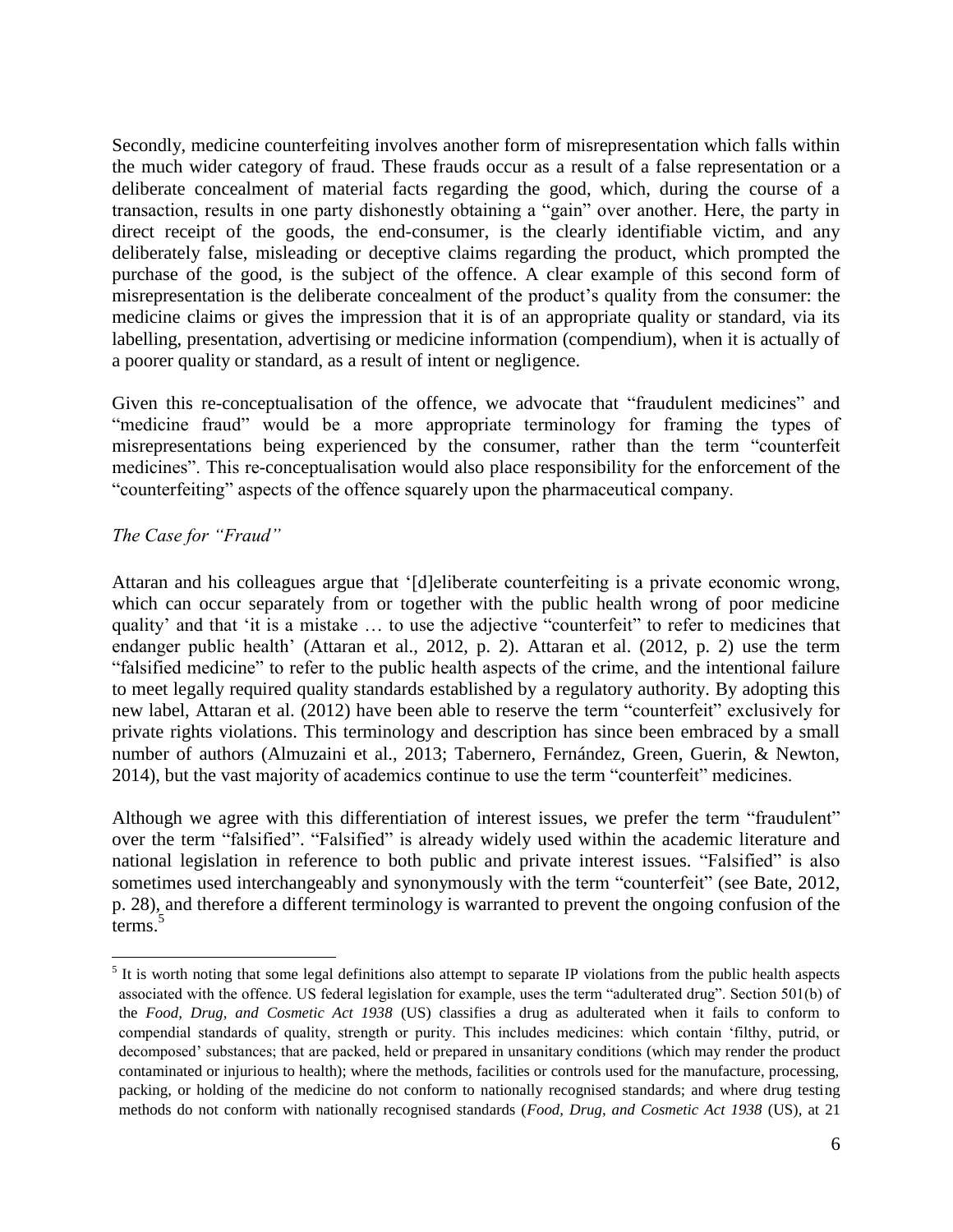Confusion of these two interest issues has been more easily avoided by adopting the term "fraud" in other product sectors. In the food arena for instance, 'the deliberate and intentional substitution, addition, tampering, or misrepresentation of food, food ingredients, or food packaging, or false or misleading statements made about a product, for economic gain' is framed as "food fraud" (Salinger, 2013, p. 346). The term is used collectively to encompass a variety of crimes which are perpetrated against the consumer (the adulteration, tampering, and misbranding of foods), as well as for those acts committed against companies (the overrunning, stealing, diverting, smuggling, and counterfeiting<sup>6</sup> of products) (Salinger, 2013). Food frauds are also acknowledged as a form of white-collar and corporate crime, as well as organised crimes (Johnson, 2014; Salinger, 2013; Tombs & Whyte, 2015). As a consequence of this framing, prosecutions can be carried out under separate pieces of legilsation to cater for each type of victim.<sup>7</sup> This is in stark contrast to the pharmaceutical sector where "counterfeit" is the preferred label for all deliberately defective and fraudulent medicine.

#### **Part two: Counterfeit medicines within the international context**

 $\overline{a}$ 

Part of the problem in re-conceptualising the issue of counterfeit medicines derives from the lack of consensus on a fully agreed upon international definition, which has led to a diverse range of definitions being adopted at the national level.

The definition produced by the World Health Organization is the most cited one within the academic literature and was the first developed at the international level. The WHO definition was initially conceived during a workshop held in 1992 by the WHO and the International Federation of Pharmaceutical Manufacturers' Associations (IFPMA) (WHO, 1992). As a result of the workshop, a counterfeit medicine definition was established as the following:

A counterfeit medicine is one which is deliberately and fraudulently mislabeled with

fraudulent, intentional substitution or addition of a substance in a product for the purpose of increasing the apparent value of the product or reducing the cost of its production, i.e., for economic gain. EMA includes dilution of products with increased quantities of an already-present substance … to the extent that such dilution poses a known or possible health risk to consumers, as well as the addition or substitution of substances in order to mask dilution (FDA, 2009; as cited in Johnson, 2014, p. 5).

Food fraud is framed as a form of deception which results in the physical or financial harm of the consumer due to the non-disclosure or misrepresentation of information. This conceptualisation does not include any vague or subtle references to misrepresentations of trademark identity or patent source, but would include instances of deliberate misdescription of a food's content (identity) or source of origin.

7 In the United States, food frauds against consumers are covered under the *Food Safety and Modernization Act 2011* (US), which is administered by the FDA (Salinger, 2013). The IP aspects of food fraud which result in the misrepresentation and defrauding of the corporation, are captured under separate legislation, the *Protect Intellectual Property Act 2008* (US), and are privately enforced (Salinger, 2013).

U.S.C 321 §501). Again, however, "adulterated" suffers the same issues as the term "falsified" in that it is often used synonymously with "counterfeit".

<sup>&</sup>lt;sup>6</sup> In the United States, a Food and Drug Administration (FDA) working definition defines food fraud (which they also refer to as economically motivated adulteration or EMA), as the: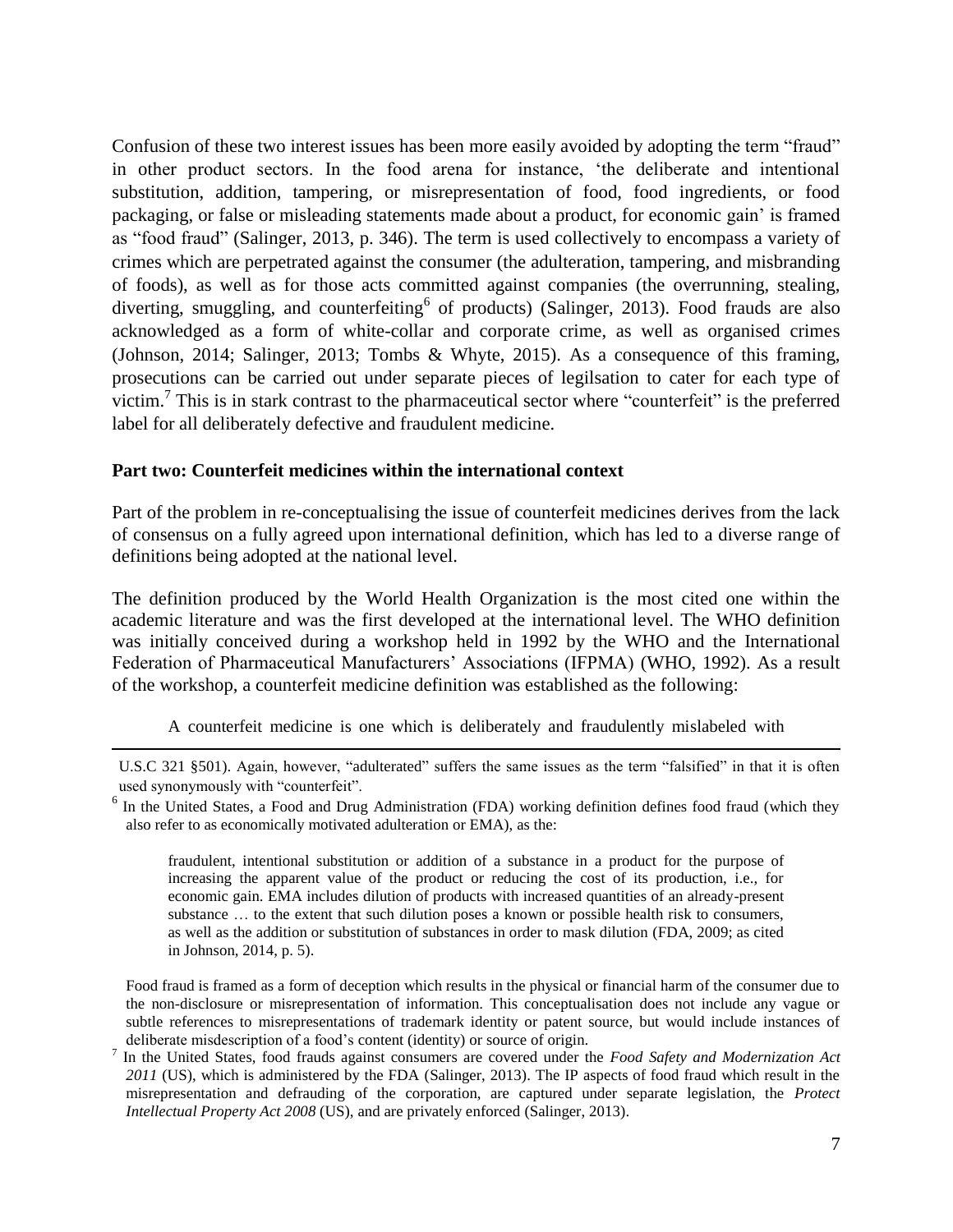respect to identity and/or source. Counterfeiting can apply to both branded and generic products and counterfeit products may include products with the correct ingredients or with the wrong ingredients, without active ingredients, with insufficient active ingredients or with fake packaging (WHO, 1992, p. 1).

This definition has since been influential on government policy and legislation globally, with many aspects of the WHO definition having been incorporated into national legislation (see Preliminary Draft Survey on National Legislation on "Counterfeit Medicines", WHO, 2010). However the unresolved private interest issues which underlie this current definition have led to the emergence of three notable criticisms.

Firstly, the lack of clarification surrounding terms such as "identity" and "source", which bear connections to the IP concepts of trademark infringement and "passing off", has led to the assumption that IP rights are at the forefront of counterfeit drug enforcement under such definitions. "Identity", for example, could 'refer to [the] trademark or the trade name of the drug, which means that a drug of good quality but having a close similarity with another trademark or trade name can be termed as a counterfeit drug … [and] "source" could be interpreted to mean the patent holder of that product or the chemical entity' (Shashikant, 2009, pa. 33). As trademarks and patents are an indicator of the identity and origin of a good or service, these aspects of the WHO definition overlap with IP laws (Liberman, 2012). This has led sceptics to argue that in the first instance, the WHO might be advocating for the enforcement of IP rights, rather than the public health mandate (Shashikant, 2009).

Secondly, the use of the term "counterfeit" draws criticism because of the term's explicit use in IP law (Attaran et al., 2012). A number of nation-states argue that the term's use should be restricted to violations of private property rights only, and not quality, safety and efficacy issues. Japan, Morocco and South Africa are some of the few WHO member states that use the term "counterfeit" specifically in reference to IP violations (WHO, 2010). Yet, only 4% of the 70 WHO member states surveyed (there are 194 WHO members in total) appear to use the term in this manner, with the vast majority of member-states using "counterfeit" in ways which resonate with the WHO definition<sup>8</sup> (WHO, 2010). Some regional groups, the EU and Latin America in particular (see Clift, 2010), have adopted the terms "falsified", "fake" or "spurious" as a way of distancing the definitions away from "counterfeit" and IP law. However, even with such changes, the definitions continue to suffer from similar controversies as the WHO definition in that the language used still alludes to IP issues. $\degree$ 

And thirdly, the WHO definition is problematic because it acknowledges the public interest aspects of counterfeiting offences whilst also drawing connections to private interest issues and IP law. Again, this is because counterfeiting (IP) is not being made distinct from those aspects of the offence which makes these medicines "fraudulent" to consumers. The WHO definition attempts to acknowledge these public interest aspects by trying to frame drug quality as *the* issue,

 $8$  Many of the legal definitions contained the same terminology and qualifiers as the WHO definition. See pages 6 to 12 of the WHO (2010) for a further explanation, and *Table 1* on page 10 of the same document for an overview of the initial findings.

<sup>&</sup>lt;sup>9</sup> Simply substituting "falsified" in place of "counterfeit" is also not justified when there are in existence products which clearly infringe upon private rights and violate pre-existing IP laws.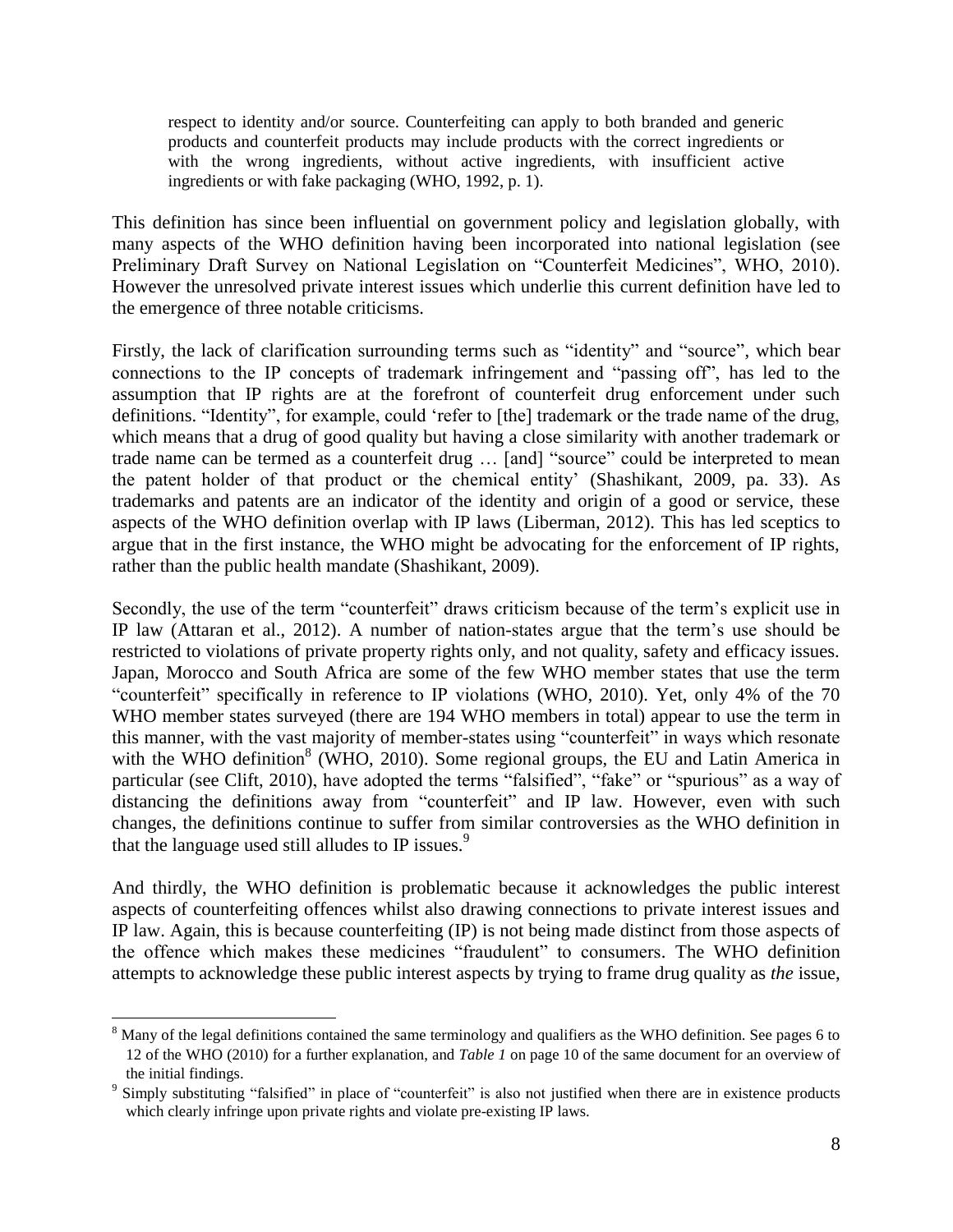but the definition can be ambiguous in its application since the consumer is not the clearly identifiable sole victim. The confusion of the WHO in distinguishing between these two interest issues is clearly visible in the WHO quote below:

[f]alsified or counterfeit medical products may infringe intellectual property rights, but whether a good is considered counterfeit from a public health perspective is independent of whether the product infringes intellectual property rights (WHO Secretariat 2010; as cited in Clift, 2010).

Little clarification has been provided by the WHO as to what "counterfeit from a public health perspective" means, and how a counterfeit medicine would, in this respect, differ from any other form of defective medicine which falsely purports to do something it cannot (Clift, 2010). As a result of this lack of clarity and direction at the international level, the term "counterfeit" is used across a variety of contexts to refer to activities of both private and public interest. In the United States for example, "counterfeit" is used in specific reference to IP violations within federal legislation,<sup>10</sup> but the national regulatory authority, the Food and Drug Administration (FDA), uses the term in the same broad context as the WHO (FDA, 2014). The lack of consensus on this definition has not only led to inconsistencies in the enforcement of the issue, but also in measuring the scale of the issue; a large proportion of poor quality medicines are often classed as "counterfeit" even if it is unclear as to whether they were produced fraudulently or as a result of poor quality control or manufacturing practice by authorised industry (Newton et al., 2011).

The International Medical Products Anti-Counterfeiting Taskforce (referred to as IMPACT, 2008, p. 4) has since revised the WHO definition to include additional provisions, such as the statement, '[v]iolations or disputes concerning patents must not be confused with counterfeiting of medical products'. These revisions do not exclude all forms of IP infringement from the definition entirely, only patent violations, and the definition continues to utilise the same loaded terminology, "identity" and "source". Even more recently, the WHO adopted the broader label of spurious/falsely-labelled/falsified/counterfeit (SFFC) medicines. However, this new label does not resolve the pre-existing issues surrounding the separation of interests. Instead, the label captures a wider range of deficiencies under the rubric "counterfeit", making the term all the more conceptually vague.

Although the WHO may argue that IP concerns are not central to its definition, the WHO is not explicit in the fact that counterfeiting, in an IP sense, is something that can occur separately from or together with public interest issues and poor medicine quality (Attaran et al., 2012). Since the term "counterfeit" has a very specific meaning in IP and legal discourse, it cannot simply be repurposed, as has been done by the WHO, without always creating links with its original discourse.

## **Part three: The Australian context**

l

<sup>10</sup> According to the *Food, Drug, and Cosmetic Act 1938* (US)*,* at 21 U.S.C 321 §201(2)(g)(2), 'The term "counterfeit drug" means a drug which, or the container or labelling of which, without authorization, bears the trademark, trade name, or other identifying mark, imprint, or device, or any likeness thereof, of a drug manufacturer, processor, packer, or distributor other than the person or persons who in fact manufactured, processed, packed, or distributed such drug and which thereby falsely purports or is represented to be the product of, or to have been packed or distributed by, such other drug manufacturer, processor, packer, or distributor'.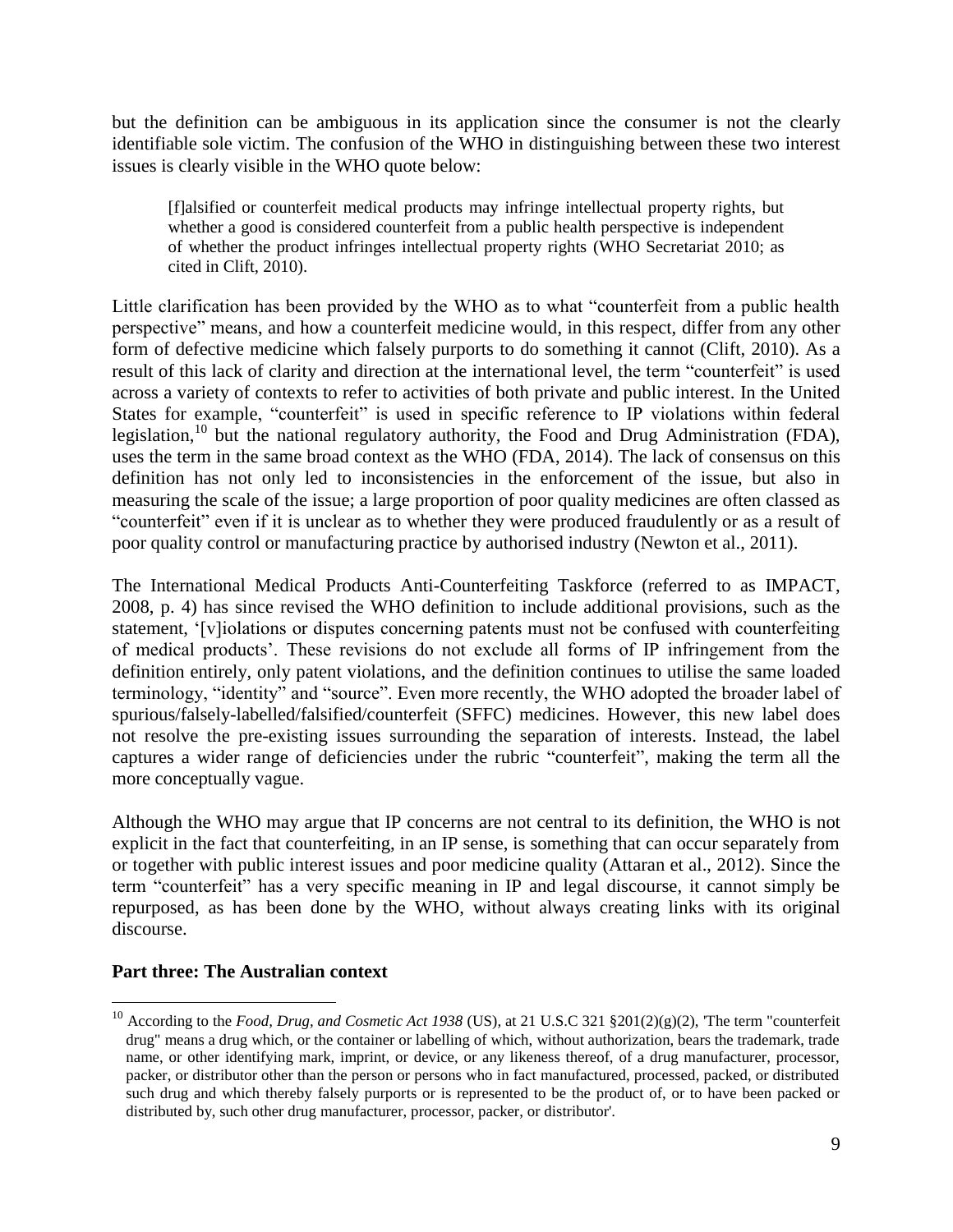Medicinal counterfeiting is avidly portrayed in Australia as having "black market" origins and as occurring outside of Australian legitimate supply chains, only an posing issue for Australian consumers who travel and purchase medicines abroad or when making online purchases from rogue internet pharmacies (Therapeutic Goods Administration [TGA], 2011). However Australian anti-counterfeiting legislation has largely been used to prosecute the fraudulent activities of pharmaceutical companies (case studies one to four). Furthermore, Australian legislation has rarely been used in cases of public harms caused by black market counterfeiters operating outside the legitimate industry and for which the legislation was originally intended (case study five).

#### *"Counterfeiting" under Australian legislation*

Offences involving the false representation of a therapeutic good, regardless of whether this representation occurred as a result of recklessness or intent, are prosecuted as forms of counterfeiting under section 42E of the Australian *Therapeutic Goods Act 1989* (Cth) (see *Box 1*).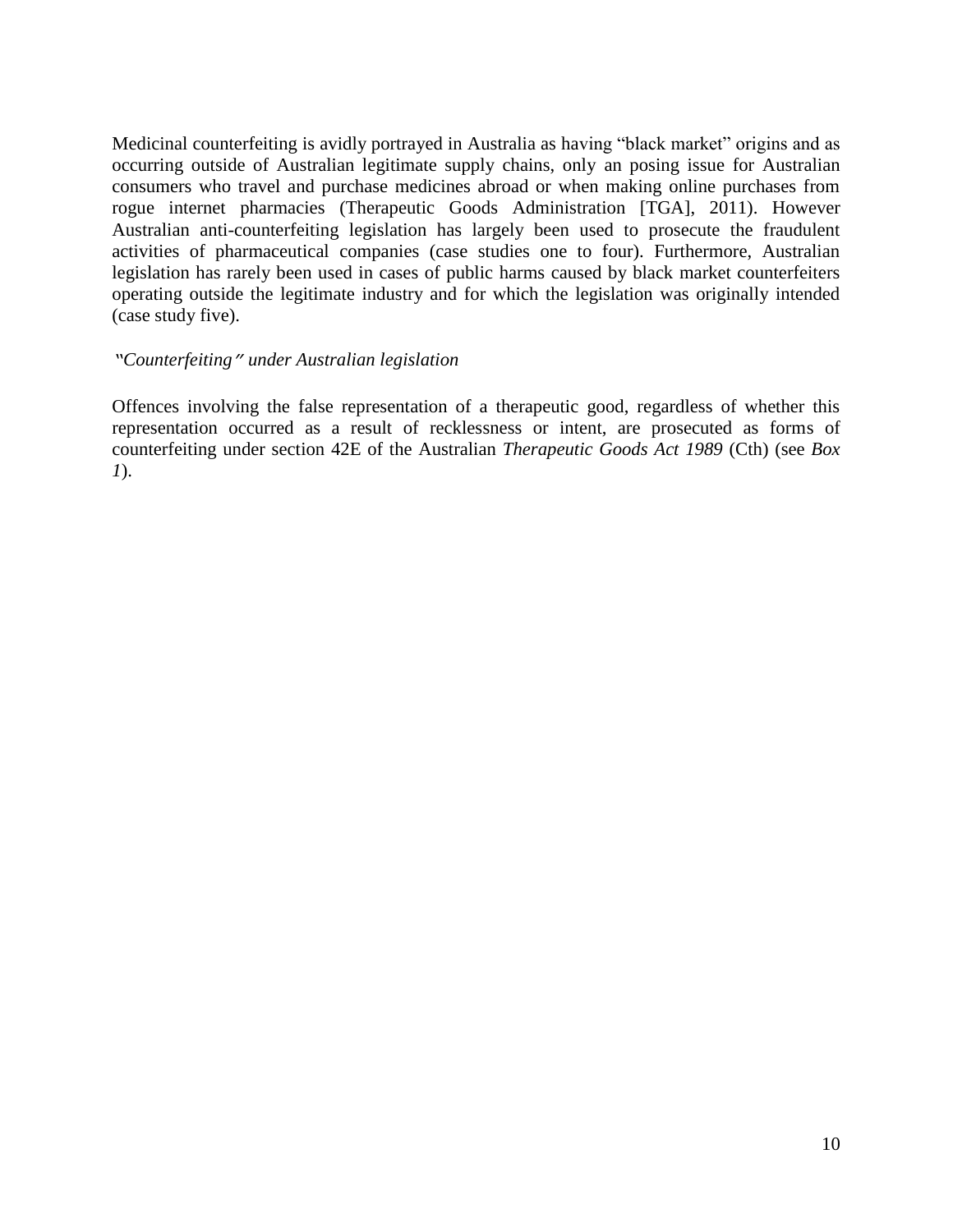| BOX 1: Therapeutic Goods Act 1989, Section 42E "Offences of dealing with counterfeit                                      |
|---------------------------------------------------------------------------------------------------------------------------|
| therapeutic goods"                                                                                                        |
| $(1)$ A person is guilty of an offence if:                                                                                |
| (a) the person intentionally:                                                                                             |
| (i) manufactures goods in Australia; or                                                                                   |
| (ii) supplies goods in Australia; or                                                                                      |
| (iii) imports goods into Australia; or                                                                                    |
| (iv) exports goods from Australia; and                                                                                    |
| (b) the goods are therapeutic goods; and                                                                                  |
| (c) the goods are counterfeit and the person knows that fact or is reckless as to whether                                 |
| that fact exists.                                                                                                         |
| Penalty: 7 years imprisonment or 2,000 penalty units, or both.                                                            |
| (2) Goods are <i>counterfeit</i> if any of the following contain a false representation of a matter                       |
| listed in subsection (3):                                                                                                 |
| (a) the label or presentation of the goods;                                                                               |
| (b) any document or record relating to the goods or their manufacture;<br>(c) any advertisement for the goods.            |
| (3) The matters are as follows:                                                                                           |
|                                                                                                                           |
| (a) the identity or name of the goods;<br>(b) the formulation, composition or design specification of the goods or of any |
| ingredient or component of them;                                                                                          |
| (c) the presence or absence of any ingredient or component of the goods;                                                  |
| (d) the strength or size of the goods (other than the size of any pack in which the goods                                 |
| are contained);                                                                                                           |
| (e) the strength or size of any ingredient or component of the goods;                                                     |
| (f) the sponsor, source, manufacturer or place of manufacture of the goods.                                               |
| $(5)$ To avoid doubt, a term that is defined in subsection $3(1)$ in relation to therapeutic goods                        |
| and used in this section in relation to goods has in this section the meaning given by                                    |
| subsection $3(1)$ .                                                                                                       |
|                                                                                                                           |

Prior to the creation of section 42E, false representations had to be prosecuted as the lesser offence of manufacturing, importing and exporting a therapeutic good not listed or registered on the Australian Register of Therapeutic Goods (ARTG) (Griffin, 2000). Approximately 20% of the 200 criminal charges laid under the Therapeutic Goods Act between 1991 and 1996 were a result of the exploitation of exportation standards by Australian licensed manufacturers and sponsors for goods not listed on the ARTG (Griffin, 2000; KPMG, 1997). The majority of these convictions against the Australian pharmaceutical companies were for the illegal export and sale of substandard and unregistered products to countries such as Malaysia, Vietnam, Singapore and New Guinea, where lower standards of pharmaceutical regulation, and less than adequate inspection and control mechanisms existed (Griffin, 2000). Section 42E therefore serves a dual purpose in Australia and is thus 'very broad' and 'very strict' in international terms (McEwen, 2007, p. 161). This often results in a wide variety of cases being prosecuted under section 42E, as briefly summarised below.

## *Case study one: Curacel International*

In 2003, Curacel International, the first drug company in Australia to be charged under section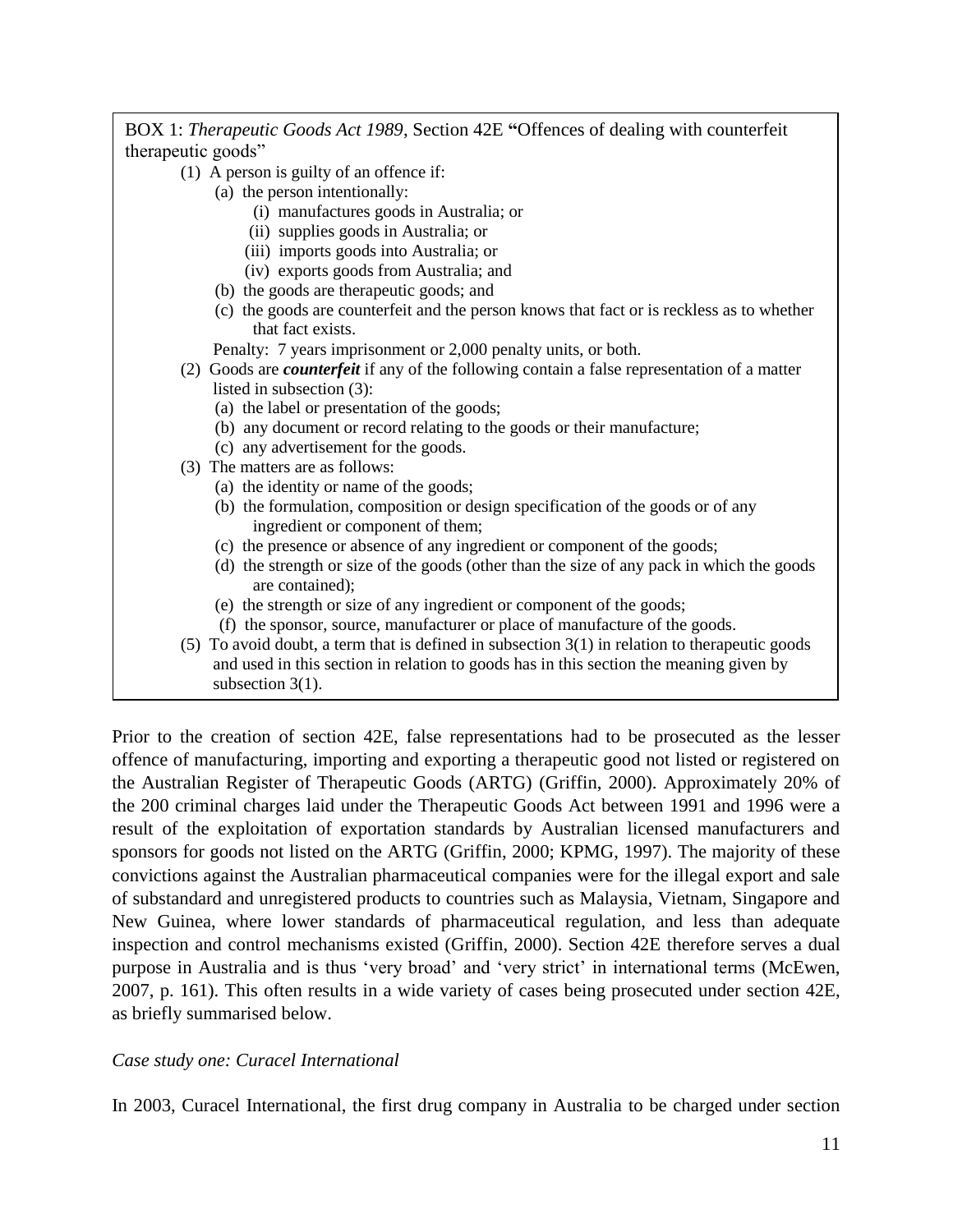2008 at 27). An investigation of electronic batch records held by the company also revealed that on some occasions, the drug's potency levels did not fall within the specified pharmacopoeial limits (*R v Pan Pharmaceuticals Pty Ltd*, 2008 at 45). To ensure that the strength of the declared active ingredient fell within pharmacopoeial limits, and thus produced the "desired" results, drug potency tests were manipulated by Pan employees (*R v Pan Pharmaceuticals Pty Ltd*, 2008 at 45). This in turn led the packaging and drug specifications for each finished product to be incorrect.

In addition to knowingly using false documents (a violation of s. 145.1(5) of the *Criminal Code Act 1995* (Cth)), Pan was charged with the export and manufacture of "counterfeit medicines" on the basis that the certificates and batch records misrepresented the type of goods being manufactured and exported. The company was subsequently fined AU\$10 million (*R v Pan Pharmaceuticals Pty Ltd*, 2008 at 39).

Data manipulation was a widespread practice at Pan Pharmaceuticals (*R v Shayma Jain*, 2005 at 16), the most high profile incident being the manipulation of batch records for Travacalm, a travel sickness drug. Travacalm varied between 0 - 700% in strength due to the use of an unapproved (and less expensive) wet granulation method to mix the batches of product. The Australian TGA, the Australian drug and devices regulator, received a number of reports of adverse drug reactions from the use of Travacalm, of which 19 incidents resulted in the consumer being hospitalised (McDonald, 2008).

## *Case study three: Comax-Pharma*

Similarly, Australian complementary medicines manufacturer Comax-Pharma was found to be involved in the manipulation of quality data in 2008. A batch of product, which received an initial fail rating during quality testing for containing amounts of raw material which exceeded quality standards, was deliberately substituted by Comax-Pharma staff with a batch that had been previously approved during the retesting phase, in order to gain approval to export the defective batch (*R v Comax-Pharma Pty Ltd*, 2008). Comax-Pharma were fined \$522,000 (*R v Comax-Pharma Pty Ltd*, 2008).

The company had been in liquidation and had ceased trading at the time of the trial (*R v Comax-Pharma Pty Ltd*, 2008), but was officially deregistered in 2013 (ASIC, 2015a).

## *Case study four: Prime Nature Prize (PNP)*

The Australian company PNP was charged with multiple counterfeiting offences in 2010, ranging from the sale of unapproved products, the falsifying of the listing/registration of products, and the fabrication of certificates of manufacture. PNP was predominately engaged in the selling of complementary medicines and health food products to Korean visitors to Australia (*Secretary, Dept of Health and Aging v Prime Nature Prize Pty Ltd (in liq)*, 2010). This arrangement attracted  $1,600 - 2,000$  tourists to PNP per month, each of whom would spend on average AU\$400 – 500 during their visit to the PNP premises (*Secretary, Dept of Health and Aging v Prime Nature Prize Pty Ltd (in liq)*, 2010). The company's average annual turnover was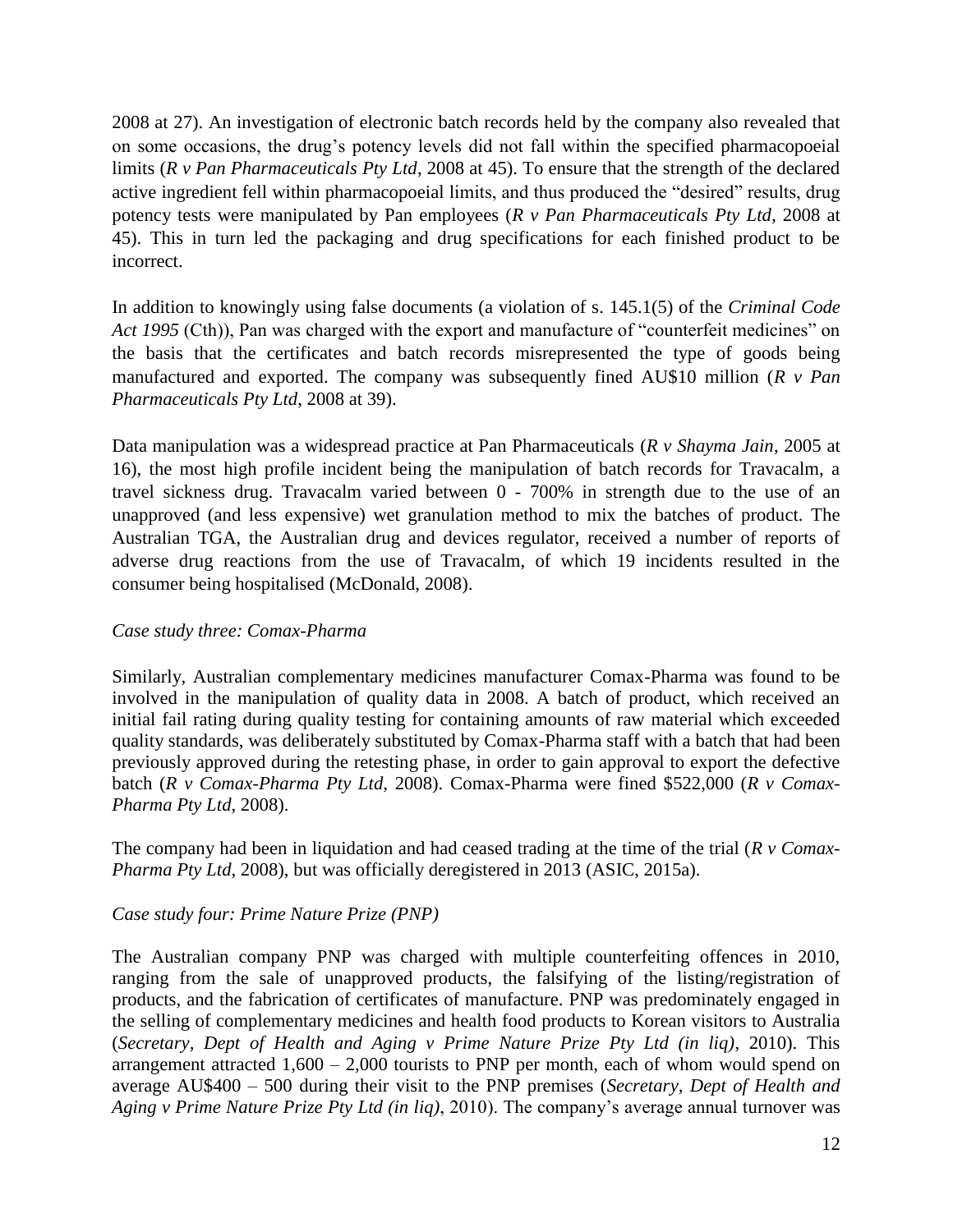approximately AU\$14 million prior to the decline of its business in 2007, when the loss of contracts with travel agents saw fewer than 1,000 tourists visiting PNP each month (*Secretary, Dept of Health and Aging v Prime Nature Prize Pty Ltd (in liq)*, 2010).

In 2010, PNP was charged with counterfeiting under the *Therapeutic Goods Act 1989* when their product—OsteoMax-7—bore an ATGR listing number when it had not received market approval (*Secretary, Dept of Health and Aging v Prime Nature Prize Pty Ltd (in liq)*, 2010). The ATGR number had in fact belonged to a rival product, Four in One Joint, which was sponsored by another company, the Health Sharing Group (*Secretary, Dept of Health and Aging v Prime Nature Prize Pty Ltd (in liq)*, 2010). PNP had sponsored, and correctly listed, 7 other products on the ATGR prior to OsteoMax-7 and were therefore well aware of the procedures for product listing.

PNP was also found to have falsified the certificates of manufacture for the supplement Plamax (*Secretary, Dept of Health and Aging v Prime Nature Prize Pty Ltd (in liq)*, 2010). The certificate contained the listing number of a legitimate PNP product, known as Propolis (*Secretary, Dept of Health and Aging v Prime Nature Prize Pty Ltd (in liq)*, 2010). The certificate was also fabricated by altering the original Propolis certificate to read "Plamax"; Plamax was never actually approved for market (listed on the ARTG) (*Secretary, Dept of Health and Aging v Prime Nature Prize Pty Ltd (in liq)*, 2010). For supplying and manufacturing counterfeit goods, Prime Nature Prize was ordered to pay AU\$4,700,000 (*Secretary, Dept of Health and Aging v Prime Nature Prize Pty Ltd (in liq)*, 2010).

### *Case study five: Pfizer Australia and the Australian black market*

In contrast with the incidences described above, there has been very little available information regarding the prosecution of black market counterfeiters in Australia. Only one incident where a black market counterfeit has infiltrated the legitimate pharmacy supply chain has ever been publicised.

In 2010, Pfizer Australia recalled 750 packets of Viagra purchased from pharmacies in New South Wales and Victoria which were found to contain the incorrect dose of the key ingredient, Sildenafil (Pfizer, 2010a, 2010b). Since the discovery of the counterfeit Viagra pills in pharmacies, no further information has been provided to the public (particularly whether any individuals were held to account). We contacted Pfizer at the time of the incident, but we did not receive a response. Pfizer Australia has since revealed that as many as 6,000 seizures of counterfeit Viagra have been made in Australia over the past decade (Duffy, 2014; Theriault, 2004), with many found to contain 'paint, other toxins, heavy metals, chalk, rat poison, other liquids like anti-freeze [and] ink which would allow it to dissolve or mix' (Duffy, 2014, pa. 19). Again, however, we find that little information was publically provided by the company about these incidences when they arose—if safety was truly paramount, access to risk-averse information and public follow up would have been made a priority by the company.

More recently, the Australian Therapeutic Goods Administration has published the outcomes of all decisions and actions carried out under the *Therapeutic Goods Act 1989* (Cth); the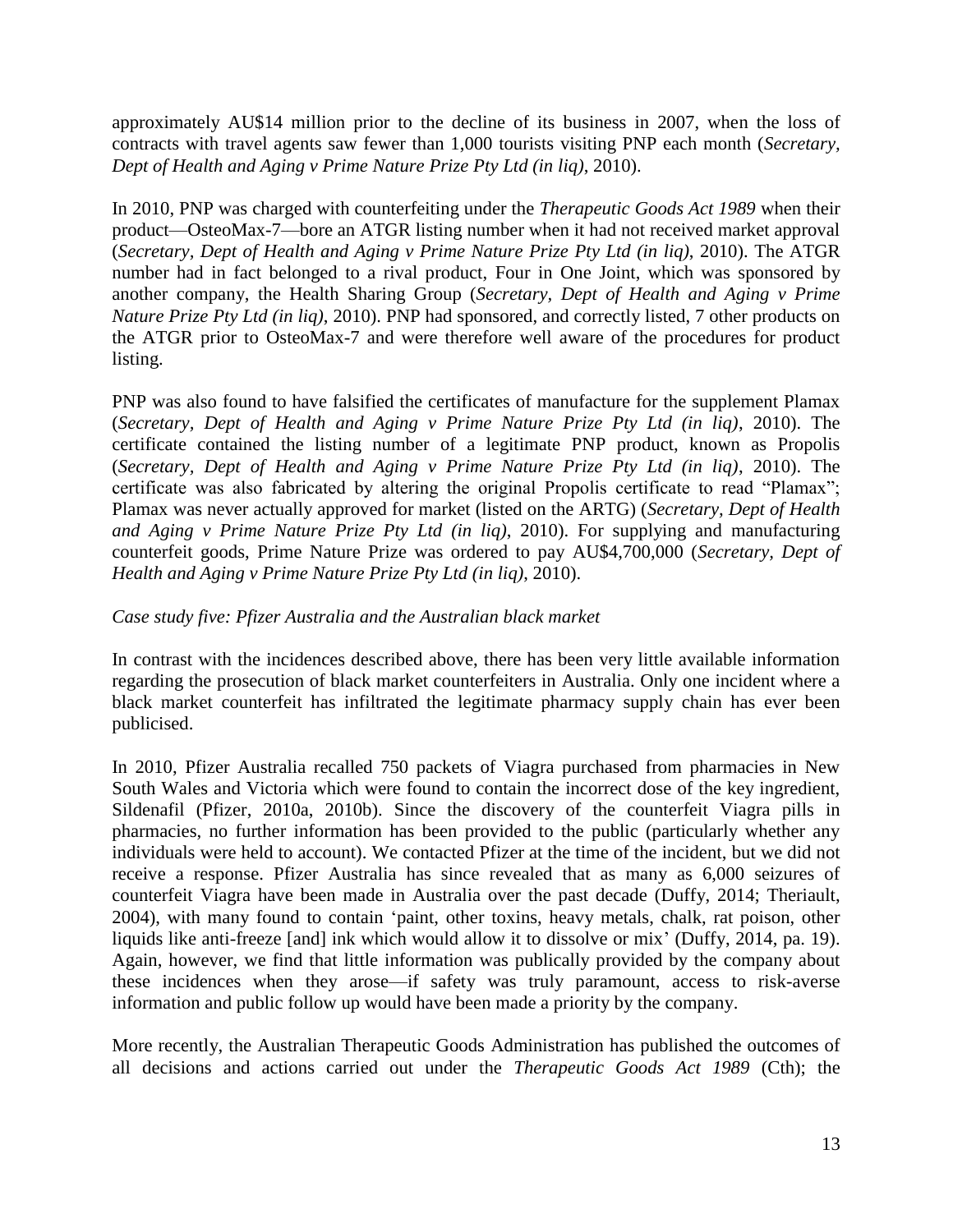information provided however, is extremely limited.<sup>11</sup> Based on this information, four men have been charged with counterfeiting offences over the 2013-2014 period, with penalties ranging from community service (350 hours) to AU\$2,000 in fines (TGA, 2015). In a personal communication with the Commonwealth Department of Public Prosecutions (DPP), it was confirmed that the DPP had conducted a further 18 prosecutions under section 42E between February 2003 and March 2013, 14 of which involved successful convictions. The majority of these cases appear to involve pharmaceutical companies, and their executives and employees.<sup>12</sup>

## **Conclusion**

The Australian case studies demonstrate the need to re-conceptualise the issue of counterfeit medicines. It has been the lack of clarity and direction surrounding the definition of medicinal counterfeiting at the international level, along with the broad scope of the Australian legal definition, which has led to an acceptance that such acts are counterfeiting for legal purposes. This interpretation has misconstrued true rates of counterfeiting in Australia, and misrepresented the extent of corporate crime occurring within the Australian pharmaceutical industry.

Much of this confusion is a direct result of the failure to isolate the different interest issues impacted by counterfeit medicines. Pharmaceuticals however, are a highly profitable business, particularly in terms of the low costs of production and the high margins of profit generated by advertising and promotion (Hoe, Hogg, & Hart, 2003). Current crime prevention methods are therefore focused on curtailing the growth of counterfeit drug markets rather than removing the incentives to produce counterfeits at its primary source—at business level. The criminalisation of the parallel industry, through the adoption of definitions which promote an IP maximalist agenda, and the deflection of responsibility onto consumers, is not the solution. As the forum for a counterfeit industry continues to exist, counterfeit medicines will continue to be produced. IP infringements should therefore remain confined to IP law, and the issue of poor quality and fraudulent medicines redefined by adopting the term "fraudulent medicine", to frame in much clearer terms that consumers are the true victims of product quality misrepresentations and frauds, not pharmaceutical companies.

## **Acknowledgements**

The authors wish to thank Jessica Viven-Wilksch, Nerida Chazal, Adam Pocrnic, Wondwossen Kassa, Sian Davy, Sue Jarrad and Jeremy Ryder for reading and commenting on earlier drafts of this paper, as well as the anonymous reviewers.

## **References**

<sup>&</sup>lt;sup>11</sup> This information appears on a general "court action" web-page along with criminal prosecutions against pharmaceutical companies. Court outcomes for counterfeiting offences are not listed separately. All names and information regarding the nature of the offences have been removed (see TGA, 2015).

<sup>&</sup>lt;sup>12</sup> These include all but the civil case mentioned in Part Two of this paper. It is possible that one of these 14 cases may have involved a conviction for "black market" counterfeit drugs, however as no judgement was reported or information made available to the public, this assumption cannot be verified.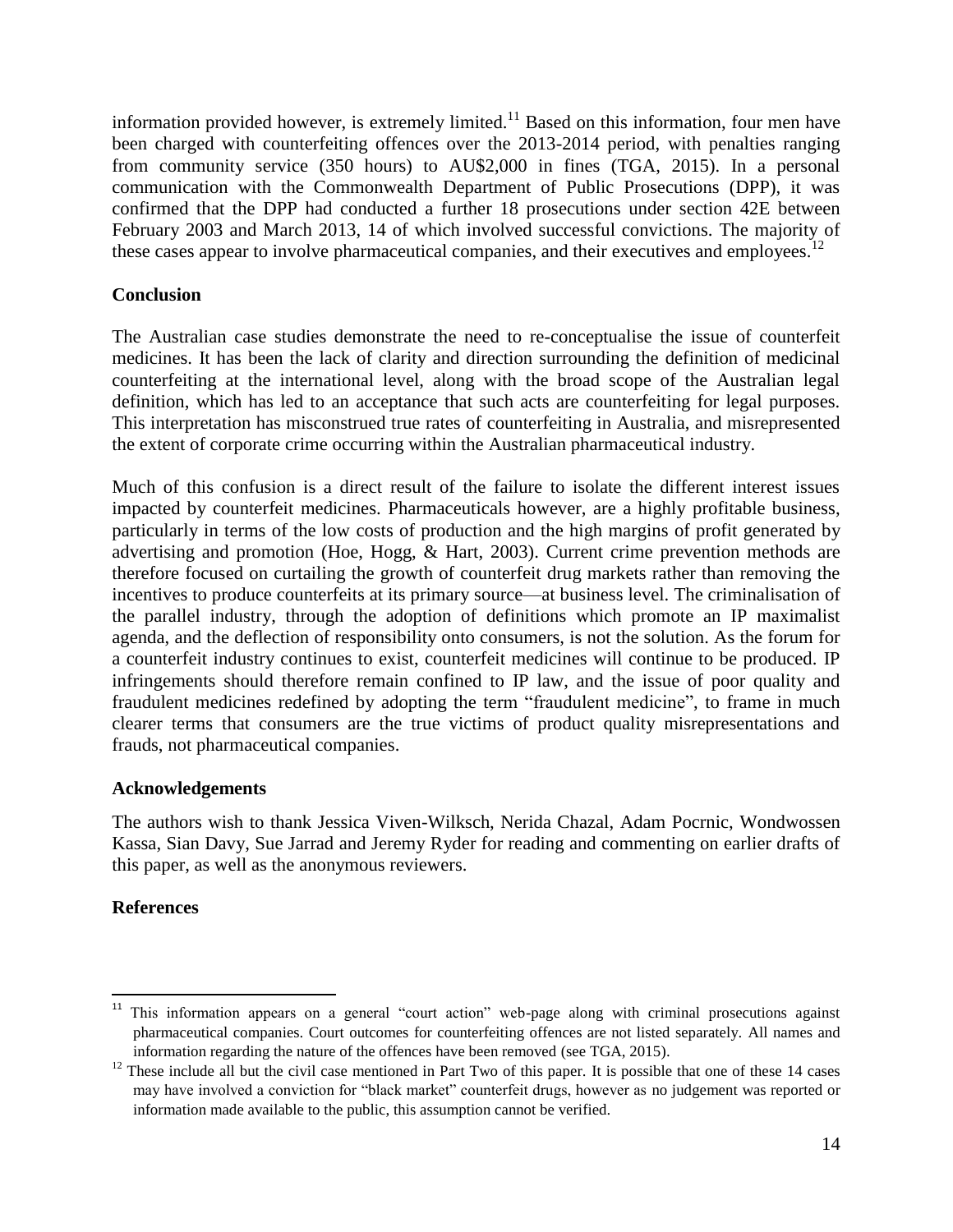- Almuzaini, T., Sammons, H., & Choonara, I. (2013). Substandard and falsified medicines in the UK: A retrospective review of drug alerts (2001–2011). *BMJ open, 3*(7). http://bmjopen.bmj.com/content/3/7/e002924.short.
- Armengod, H., & Baudenbacher, L. M. (2009). The repackaging of pharmaceutical products and parallel trade in the EU. *Regulatory Affairs Journal Pharma*, 783-786. http://www.rajpharma.com/productsector/pharmaceuticals/The-Repackaging-of-Pharmaceutical-Products-and-Parallel-Trade-in-the-EU-181590?autnID=/contentstore/rajpharma/codex/350e071b-dd99-11de-b677- 2b1ec585bfad.xml.
- Attaran, A., Barry, D., Basheer, S., Bate, R., Benton, D., Chauvin, J., . . . McKee, M. (2012). How to achieve international action on falsified and substandard medicines. *British Medical Journal, 345*. doi:10.1136/bmj.e7381.
- Australian Securities and Investments Commission (ASIC). (2015a). Comax-Pharma Pty Ltd. Retrieved from

https://connectonline.asic.gov.au/RegistrySearch/faces/landing/panelSearch.jspx?searchT ext=Comax-Pharma&searchType=OrgAndBusNm&searchTab=search&\_adf.ctrlstate=14xmbsqfnf 57.

Australian Securities and Investments Commission (ASIC) (2015b). Curacel International Pty Ltd. Retrieved from

https://connectonline.asic.gov.au/RegistrySearch/faces/landing/panelSearch.jspx?searchT ab=search&searchType=OrgAndBusNm&searchText=Curacel+International&\_adf.ctrlstate=11jp1xp4wi 22.

- Bate, R. (2012). *Phake: The deadly world of falsified and substandard medicines*. Washington DC: American Enterprise Institute for Public Policy Research.
- Bate, R., & Boateng, K. (2007). Bad medicine in the market. *World Hospitals and Health Services Journal, 43*(3), 17-21.
- Bate, R., Hess, K., Brush, R., & Malaria, A. F. (2009). Pilot study of internet drug availability, pricing, and quality. *American Enterprise Institute for Public Policy Research*. Retrieved from http://www.aei.org/wp-content/uploads/2011/10/20090820-BateHessBrush.pdf.
- Bate, R., Zhe Jin, G., & Mathur, A. (2012). *Counterfeit or substandard? The role of regulation and distribution channel in drug safety.* Working Paper 18073. Cambridge, Massachusetts: National Bureau of Economic Research.
- Bird, R. C. (2007-2008). Counterfeit drugs: A global consumer perspective. *Wake Forest Intellectual Property Law Journal, 8*(3), 387-406.
- Cauldron, J. M., Ford, N., Henkens, M., Macé, C., Kiddle-Monroe, R., & Pinel, J. (2008). Substandard medicines in resource-poor settings: A problem that can no longer be ignored. *Tropical Medicine and International Health, 13*(8), 1062-1072.
- Chakraborty, G., Allred, A. T., & Bristol, T. (1996). Exploring consumers' evaluations of counterfeits: The roles of country of origin and ethnocentrism. *Advances in Consumer Research, 23*, 379-384.
- Chaubey, S. K., Sangla, K. S., Suthaharan, E. N., & Tan, Y. M. (2010). Severe hypoglycaemia associated with ingesting counterfeit medication. *The Medical Journal of Australia, 192*(12), 716-717.
- Clift, C. (2010). *Combating counterfeit, falsified and substandard medicines: Defining the way forward?* London, UK: Chatham House London.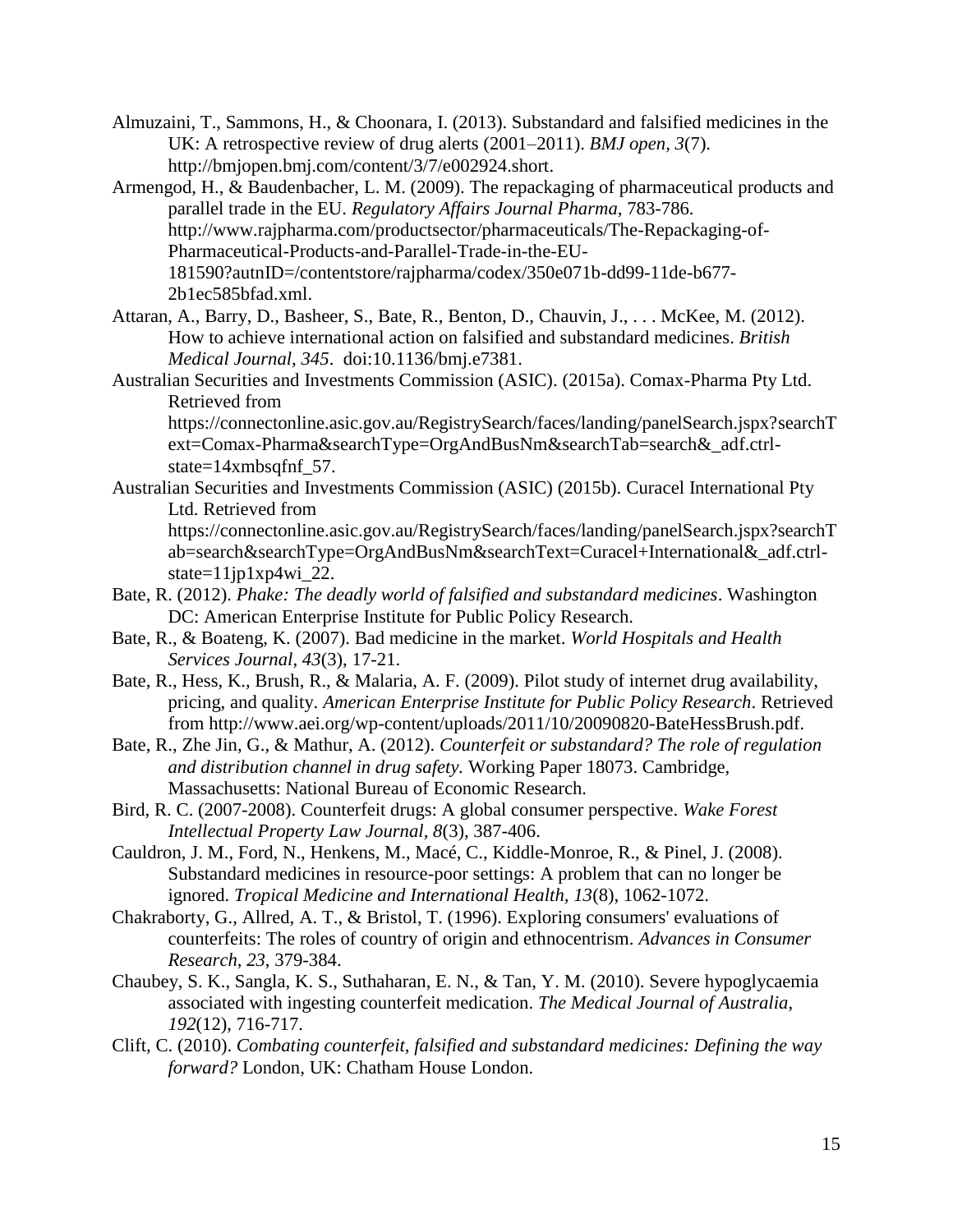- Davis, J. (2007). Unfair competition law in the United Kingdom. In R. Hilty & F. Henning-Bodewig (Eds.), *Law against unfair competition: Towards paradigm in Europe?* (pp. 183-198). Heidelberg, Germany: Springer-Verlag Berlin Heidelberg.
- Department of Health and Aging (DoHA). (2003, 23 April). Brisbane drug company convicted of counterfeiting. Retrieved from www.health.gov.au/internet/main/publishing.nsf/Content/health-mediarel-yr2003-twtw03009.htm [no longer available online].
- Duffy, C. (2014, 8 October). Global crime gangs behind surge in counterfeiting, customs says; fake pharmaceuticals laced with rat poison. *Australian Broadcasting* Corporation. Retrieved from http://www.abc.net.au/news/2014-10-08/global-crime-gangs-behindcounterfeiting-surge-customs-says/5799660.
- Dukes, G., Braithwaite, J., & Maloney, J. (2014). *Pharmaceuticals, corporate crime and public health.* Cheltenham, UK: Edward Elgar Publishing.
- Faunce, T. A., Urbas, G., & Skillen, L. (2011). Implementing US-style anti-fraud laws in the Australian pharmaceutical and health care industries. *Medical Journal of Australia, 194*(9), 474-478.
- Faunce, T. A., Urbas, G., Skillen, L., & Smith, M. (2010). Recovering fraudulent claims for Australian federal expenditure on pharmaceuticals and medical devices. *Journal of law and medicine, 18*(2), 302-315.
- Feldman Aleong, S. (2007). Green medicine: Using lessons from tort law and environmental law to hold pharmaceutical manufacturers and authorized distributors liable for injuries caused by counterfeit drugs. *University of Pittsburgh Law Review, 69*(2), 245-279.
- Food and Drug Administration (FDA). (2014). What is counterfeit medicine? Retrieved from http://www.fda.gov/AboutFDA/Transparency/Basics/ucm235682.htm.
- Gilbert, D., Walley, T., & New, B. (2000). Lifestyle medicines. *British Medical Journal, 321*(7272), 1341-1344.
- Griffin, A. (2000, 13 April). Second reading, Therapeutic Goods Amendment Bill (No. 2) 2000. *Commonwealth of Australia. House of Representatives*. Retrieved from http://parlinfo.aph.gov.au/parlInfo/genpdf/chamber/hansardr/2000-04- 13/0167/hansard\_frag.pdf;fileType=application%2Fpdf.
- Hoe, L., Hogg, G., & Hart, S. (2003). Fakin it: Counterfeiting and consumer contradictions. *European Advances in Consumer Research, 6*, 60-67.
- IMPACT. (2008). *Draft principles and elements for national legislation against counterfeit medical products.* Hammamet: International Medical Products Anti-Counterfeiting Taskforce. Retrieved from

http://www.who.int/impact/news/BonnMeetingDraftPrinciples.pdf.

- Johnson, R. (2014). *Food fraud and "economically motivated adulteration" of food and food ingredients*. Washington DC: Retrieved from http://iw.fas.org/sgp/crs/misc/R43358.pdf.
- KPMG. (1997). *Review of the Therapeutic Goods Administration*. Canberra, Australia: KPMG.
- LaFrance, M. (2011). Passing off and unfair competition: Conflict and convergence in competition law. *Michigan State Law Review, 2011*(5), 1413-1443.
- Liang, B. A. (2006). Fade to black: Importation and counterfeit drugs. *American Journal of Law & Medicine, 32*(2&3), 279-323.
- Liberman, J. (2012). Combating counterfeit medicines and illicit trade in tobacco products: Minefields in global health governance. *The Journal of Law, Medicine & Ethics, 40*(2), 326-347.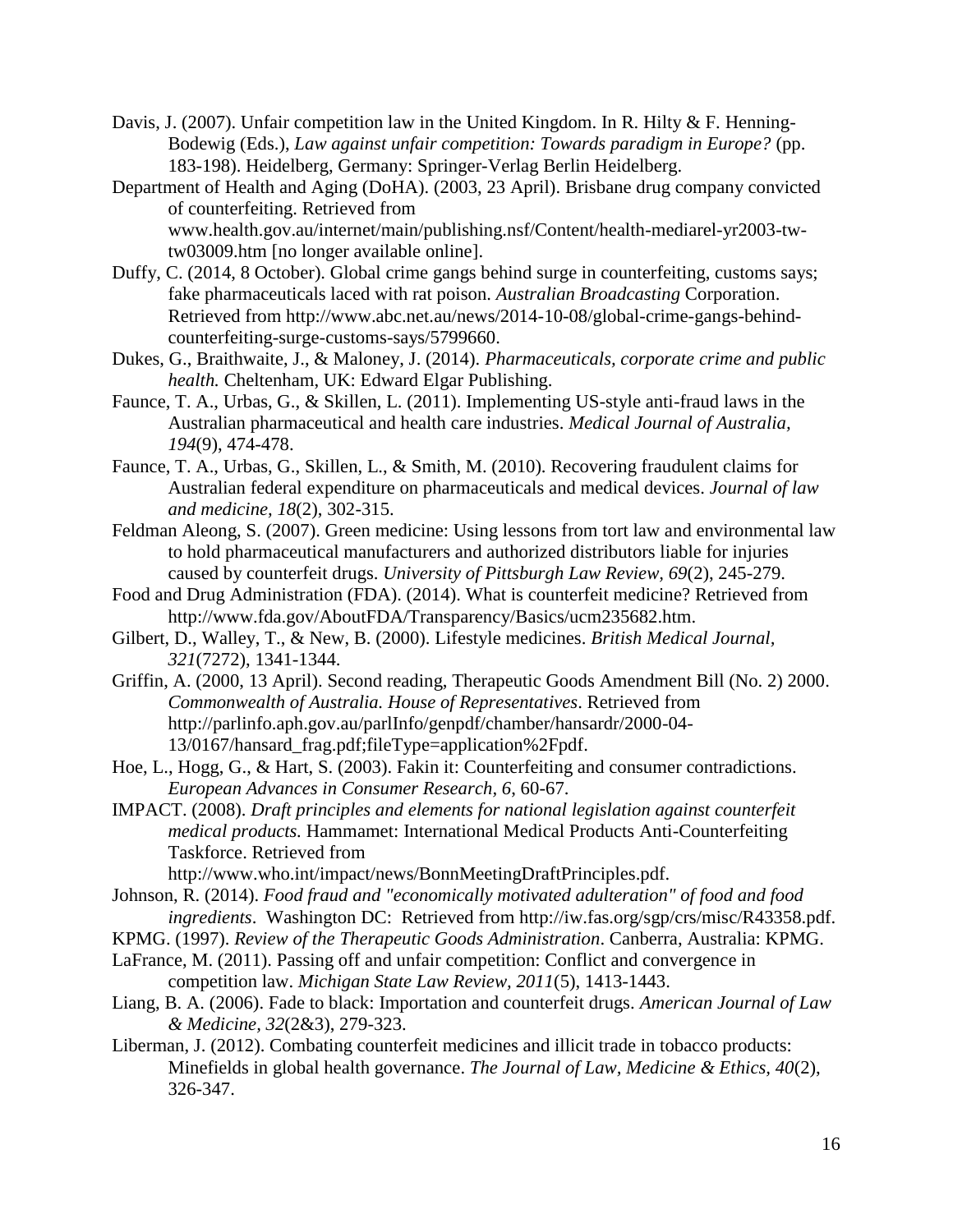- Mackenzie, S. (2010). Counterfeiting as corporate externality: Intellectual property crime and global insecurity. *Crime, Law & Social Change, 54*(1), 21-38.
- McDonald, P. (2008, 14 August). Massive payout to Pan Pharmaceuticals. *Australian Broadcasting Corporation.* Retrieved from http://www.abc.net.au/worldtoday/content/2008/s2335218.htm.
- McEwen, J. (2007). *A history of therapeutic goods regulation in Australia*. Canberra, Australia: Therapeutic Goods Administration.
- Moken, M. C. (2003). Fake pharmaceuticals: How they and relevant legislation or lack thereof contribute to consistently high and increasing drug prices. *American Journal of Law & Medicine, 29*, 525-542.
- Newton, P. N., Amin, A. A., Bird, C., Passmore, P., Dukes, G., Tomson, G., . . . White, N. J. (2011). The primacy of public health considerations in defining poor quality medicines. *PLoS Medicine, 8*(12). doi:10.1371/journal.pmed.1001139. Retrieved from http://journals.plos.org/plosmedicine/article?id=10.1371/journal.pmed.1001139.
- Noon, G. (2009). Why we need mass serialization now! *Pharmaceutical Technology Europe, 22*(6), 21-24.
- Pearce, F. (1973). Crime, corporations and the American social order. In I. Taylor & L. Taylor (Eds.), *Politics and deviance* (pp. 13-42). Harmondsworth: Pelican.
- Pearce, F. (1976). *Crimes of the powerful: Marxism, crime and deviance*. London: Pluto Press.
- Pfizer. (2010a, 21 June). Pfizer alerts public to counterfeit batch of Viagra 100mg. Retrieved from http://www.pfizer.com.au/media/pfizer-alerts-public-counterfeit-batch-viagra-100mg.
- Pfizer. (2010b, 22 June). Public alert: Counterfeit Viagra. *The Advertiser,* 24.
- Pitts, P. (2006). Counterfeits drugs and China NEW*. Centre for Medicines in the Public Interest.*  Retrieved from http://www.cmpi.org/in-the-news/testimony/counterfeit-drugs-and-chinanew
- Polgreen, L. (2009, 6 February). 84 children are killed by medicine in Nigeria. *New York Times.*  Retrieved from

http://www.nytimes.com/2009/02/07/world/africa/07nigeria.html?\_r=2&scp=2&sq=niger ia&st=cse&.

- Reiman, J., & Leighton, P. (2009). *The rich get richer and the poor get prison: Ideology, class, and criminal justice*. Boston, Massachusetts: Allyn & Bacon.
- Salinger, L. M. (Ed.). (2013). *Encyclopedia of white-collar and corporate crime* (Vol. 1). Thousand Oaks: SAGE Publications, Inc.
- Shashikant, S. (2009, 16 January). WHO: Approach to "counterfeit" drugs may affect access to medicines. *Third World Network.* Retrieved from http://www.twn.my/title2/intellectual\_property/info.service/2009/twn.ipr.info.090101.ht m.
- Tabernero, P., Fernández, F. M., Green, M., Guerin, P. J., & Newton, P. N. (2014). Mind the gaps-the epidemiology of poor-quality anti-malarials in the malarious world-analysis of the WorldWide Antimalarial Resistance Network database. *Malaria Journal, 13*(139). http://www.biomedcentral.com/content/pdf/1475-2875-13-139.pdf.
- Therapeutic Goods Administration (TGA). (2011). Counterfeit medicines and devices. Retrieved from https://www.tga.gov.au/counterfeit-medicines-and-devices.
- Therapeutic Goods Administration (TGA). (2015). Court action. Retrieved from https://www.tga.gov.au/court-action.